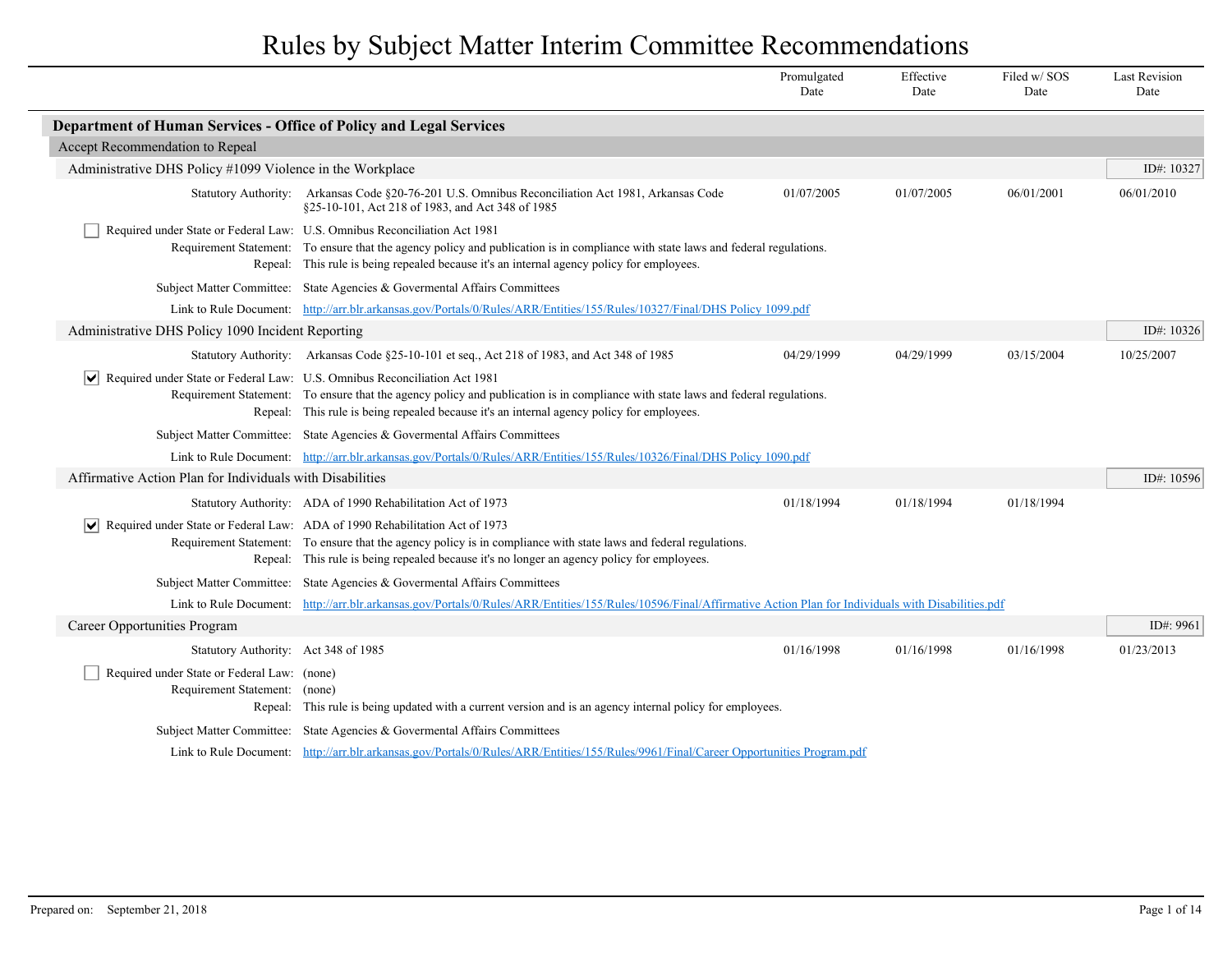|                                                                              |                                                                                                                                                                                                                                                                                                                                                   | Promulgated<br>Date | Effective<br>Date | Filed w/ SOS<br>Date | <b>Last Revision</b><br>Date |
|------------------------------------------------------------------------------|---------------------------------------------------------------------------------------------------------------------------------------------------------------------------------------------------------------------------------------------------------------------------------------------------------------------------------------------------|---------------------|-------------------|----------------------|------------------------------|
| Catastrophic Leave Policy                                                    |                                                                                                                                                                                                                                                                                                                                                   |                     |                   |                      | ID#: 10329                   |
| Statutory Authority: N/A                                                     |                                                                                                                                                                                                                                                                                                                                                   | 01/14/1997          | 01/14/1997        | 01/14/1997           |                              |
| Required under State or Federal Law: (none)<br>Requirement Statement: (none) | Repeal: This rule is being repealed because it's no longer an agency policy for employees.                                                                                                                                                                                                                                                        |                     |                   |                      |                              |
|                                                                              | Subject Matter Committee: State Agencies & Governental Affairs Committees                                                                                                                                                                                                                                                                         |                     |                   |                      |                              |
|                                                                              | Link to Rule Document: http://arr.blr.arkansas.gov/Portals/0/Rules/ARR/Entities/155/Rules/10329/Final/Catastrophic Leave Policy.pdf                                                                                                                                                                                                               |                     |                   |                      |                              |
| DHHS Policy 5006 Email Usage                                                 |                                                                                                                                                                                                                                                                                                                                                   |                     |                   |                      | ID#: 10647                   |
|                                                                              | Statutory Authority: Arkansas Code §20-76-201                                                                                                                                                                                                                                                                                                     | 12/30/2005          | 12/30/2005        | 12/30/2005           |                              |
| Required under State or Federal Law: (none)<br>Requirement Statement: (none) | Repeal: This rule is being repealed because it's no longer an agency policy for employees.                                                                                                                                                                                                                                                        |                     |                   |                      |                              |
|                                                                              | Subject Matter Committee: State Agencies & Governental Affairs Committees                                                                                                                                                                                                                                                                         |                     |                   |                      |                              |
|                                                                              | Link to Rule Document: http://arr.blr.arkansas.gov/Portals/0/Rules/ARR/Entities/155/Rules/10647/Final/DHS Policy 5006.pdf                                                                                                                                                                                                                         |                     |                   |                      |                              |
| DHS Administrative Procedures Manual Chapter 801 Hiring Procedures           |                                                                                                                                                                                                                                                                                                                                                   |                     |                   |                      | ID#: 10325                   |
|                                                                              | Statutory Authority: Arkansas Code §20-76-201                                                                                                                                                                                                                                                                                                     | 11/11/2011          | 11/11/2011        | 11/11/2011           | 01/05/2018                   |
| Required under State or Federal Law: (none)<br>Requirement Statement: (none) | Repeal: This rule is being repealed because it's an internal agency policy for employees.                                                                                                                                                                                                                                                         |                     |                   |                      |                              |
|                                                                              | Subject Matter Committee: State Agencies & Governental Affairs Committees                                                                                                                                                                                                                                                                         |                     |                   |                      |                              |
|                                                                              | Link to Rule Document: http://arr.blr.arkansas.gov/Portals/0/Rules/ARR/Entities/155/Rules/10325/Final/APM Chapter 801.pdf                                                                                                                                                                                                                         |                     |                   |                      |                              |
| DHS Form 9571 Notifications of Nursing Facility Admission                    |                                                                                                                                                                                                                                                                                                                                                   |                     |                   |                      | ID#: 10331                   |
| Statutory Authority: N/A                                                     |                                                                                                                                                                                                                                                                                                                                                   | 11/25/2009          | 11/25/2009        | 11/25/2009           | 02/01/2010                   |
| Required under State or Federal Law: (none)<br>Requirement Statement: (none) | Repeal: This form is being repealed because it's an agency internal form for employees.                                                                                                                                                                                                                                                           |                     |                   |                      |                              |
|                                                                              | Subject Matter Committee: State Agencies & Governental Affairs Committees                                                                                                                                                                                                                                                                         |                     |                   |                      |                              |
|                                                                              | Link to Rule Document: http://arr.blr.arkansas.gov/Portals/0/Rules/ARR/Entities/155/Rules/10331/Final/DHS 9571.pdf                                                                                                                                                                                                                                |                     |                   |                      |                              |
|                                                                              | DHS HIPAA Policies 4001 4004 4005 4006 4007 4008 4009 and Forms 4003 4004 4005 4006                                                                                                                                                                                                                                                               |                     |                   |                      | ID#: 10641                   |
|                                                                              | Statutory Authority: Health Insurance Portability and Accountability Act of 1996                                                                                                                                                                                                                                                                  | 03/25/2003          | 03/25/2003        | 05/20/2003           | 06/01/2010                   |
|                                                                              | √ Required under State or Federal Law: 45 CFR Part 164 Section 164.520, 42 U.S. C. 1320d-1329d-8, 45 CFR Parts 160 and 164<br>Requirement Statement: To ensure that the agency policy is in compliance with state laws and federal regulations.<br>Repeal: These rules are being repealed because they're internal agency policies for employees. |                     |                   |                      |                              |
|                                                                              | Subject Matter Committee: State Agencies & Governental Affairs Committees                                                                                                                                                                                                                                                                         |                     |                   |                      |                              |
|                                                                              | Link to Rule Document: http://arr.blr.arkansas.gov/Portals/0/Rules/ARR/Entities/155/Rules/10641/Final/Emergency Rule HIPPA Policies.pdf                                                                                                                                                                                                           |                     |                   |                      |                              |

 $\overline{\phantom{a}}$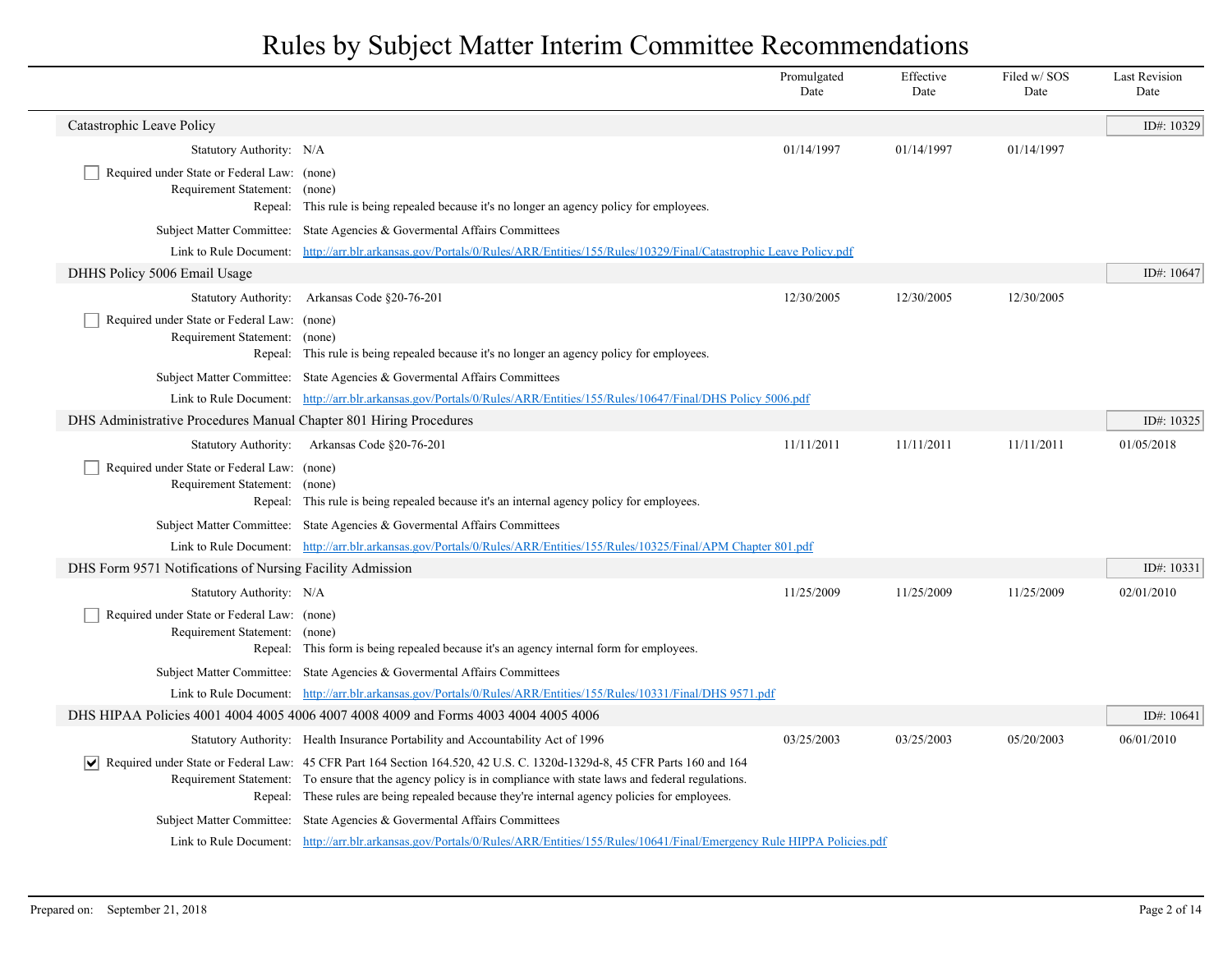|                                                                              |                                                                                                                                                                                                                                                                                                                                                   | Promulgated<br>Date | Effective<br>Date | Filed w/SOS<br>Date | <b>Last Revision</b><br>Date |
|------------------------------------------------------------------------------|---------------------------------------------------------------------------------------------------------------------------------------------------------------------------------------------------------------------------------------------------------------------------------------------------------------------------------------------------|---------------------|-------------------|---------------------|------------------------------|
| DHS HIPAA Policies 4010 and 4011 and Forms 4008 4009 4010 4011               |                                                                                                                                                                                                                                                                                                                                                   |                     |                   |                     | ID#: 10643                   |
|                                                                              | Statutory Authority: Health Insurance Portability and Accountability Act of 1996                                                                                                                                                                                                                                                                  | 06/17/2003          | 06/17/2003        | 06/17/2003          | 06/01/2010                   |
|                                                                              | √ Required under State or Federal Law: 45 CFR Part 164 Section 164.520, 42 U.S. C. 1320d-1329d-8, 45 CFR Parts 160 and 164<br>Requirement Statement: To ensure that the agency policy is in compliance with state laws and federal regulations.<br>Repeal: These rules are being repealed because they're internal agency policies for employees. |                     |                   |                     |                              |
|                                                                              | Subject Matter Committee: State Agencies & Governental Affairs Committees                                                                                                                                                                                                                                                                         |                     |                   |                     |                              |
| Link to Rule Document:                                                       | http://arr.blr.arkansas.gov/Portals/0/Rules/ARR/Entities/155/Rules/10643/Final/DHS HIPPA Policies and Forms.pdf                                                                                                                                                                                                                                   |                     |                   |                     |                              |
| DHS Policy 1000 DHS Policy System                                            |                                                                                                                                                                                                                                                                                                                                                   |                     |                   |                     | ID#: 10667                   |
| Statutory Authority: N                                                       |                                                                                                                                                                                                                                                                                                                                                   | 11/20/1998          | 11/20/1998        | 06/27/2000          |                              |
| Required under State or Federal Law: (none)<br>Requirement Statement:        | (none)<br>Repeal: This rule is being repealed because it's an internal agency policy for employees.                                                                                                                                                                                                                                               |                     |                   |                     |                              |
|                                                                              | Subject Matter Committee: State Agencies & Governental Affairs Committees                                                                                                                                                                                                                                                                         |                     |                   |                     |                              |
|                                                                              | Link to Rule Document: http://arr.blr.arkansas.gov/Portals/0/Rules/ARR/Entities/155/Rules/10667/Final/DHS Policy 1000.pdf                                                                                                                                                                                                                         |                     |                   |                     |                              |
| DHS Policy 1004 Vechicle Fleet Services Policy                               |                                                                                                                                                                                                                                                                                                                                                   |                     |                   |                     | ID#: 9945                    |
| Statutory Authority: Act 348 of 1985                                         |                                                                                                                                                                                                                                                                                                                                                   | 11/15/2000          | 11/15/0200        | 11/15/2000          | 06/03/2014                   |
| Required under State or Federal Law: (none)<br>Requirement Statement:        | (none)<br>Repeal: This rule is being repealed because it's an internal agency policy for employees.                                                                                                                                                                                                                                               |                     |                   |                     |                              |
|                                                                              | Subject Matter Committee: State Agencies & Governental Affairs Committees                                                                                                                                                                                                                                                                         |                     |                   |                     |                              |
|                                                                              | Link to Rule Document: http://arr.blr.arkansas.gov/Portals/0/Rules/ARR/Entities/155/Rules/9945/Final/DHS Policy 1004.pdf                                                                                                                                                                                                                          |                     |                   |                     |                              |
| DHS Policy 1007 DHS Leave Policy                                             |                                                                                                                                                                                                                                                                                                                                                   |                     |                   |                     | ID#: 10265                   |
| Statutory Authority: Act 348 of 1985                                         |                                                                                                                                                                                                                                                                                                                                                   | 01/02/2001          | 01/02/2001        | 01/02/2001          |                              |
| Required under State or Federal Law: (none)<br>Requirement Statement: (none) | Repeal: This rule is being repealed because it's an internal agency policy for employees.                                                                                                                                                                                                                                                         |                     |                   |                     |                              |
|                                                                              | Subject Matter Committee: State Agencies & Governental Affairs Committees                                                                                                                                                                                                                                                                         |                     |                   |                     |                              |
|                                                                              | Link to Rule Document: http://arr.blr.arkansas.gov/Portals/0/Rules/ARR/Entities/155/Rules/10265/Final/DHS Policy 1007.pdf                                                                                                                                                                                                                         |                     |                   |                     |                              |
| DHS Policy 1008 Employee Suggestion System                                   |                                                                                                                                                                                                                                                                                                                                                   |                     |                   |                     | ID#: 10264                   |
| Statutory Authority: Act 348 of 1985                                         |                                                                                                                                                                                                                                                                                                                                                   | 12/12/2000          | 12/12/2000        | 12/12/2000          |                              |
| Required under State or Federal Law: (none)<br>Requirement Statement: (none) | Repeal: This rule is being repealed because it's no longer an agency policy for employees.                                                                                                                                                                                                                                                        |                     |                   |                     |                              |
|                                                                              | Subject Matter Committee: State Agencies & Governental Affairs Committees                                                                                                                                                                                                                                                                         |                     |                   |                     |                              |
|                                                                              | Link to Rule Document: http://arr.blr.arkansas.gov/Portals/0/Rules/ARR/Entities/155/Rules/10264/Final/DHS Policy 1008.pdf                                                                                                                                                                                                                         |                     |                   |                     |                              |
|                                                                              |                                                                                                                                                                                                                                                                                                                                                   |                     |                   |                     |                              |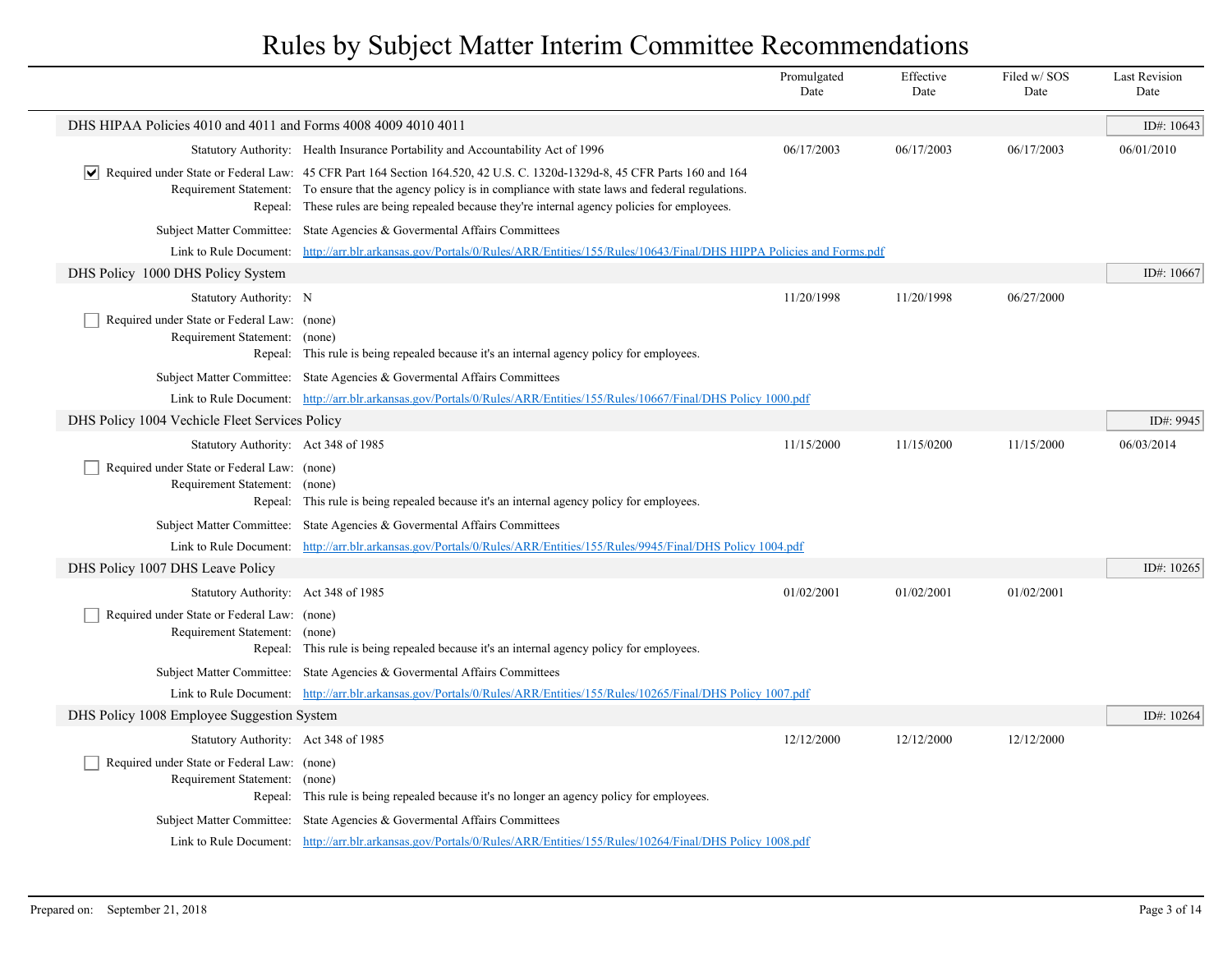|                                                                                    |                                                                                                                                                                                                                | Promulgated<br>Date | Effective<br>Date | Filed w/SOS<br>Date | <b>Last Revision</b><br>Date |
|------------------------------------------------------------------------------------|----------------------------------------------------------------------------------------------------------------------------------------------------------------------------------------------------------------|---------------------|-------------------|---------------------|------------------------------|
| DHS Policy 1011 Solicitation of State Employees                                    |                                                                                                                                                                                                                |                     |                   |                     | ID#: 9946                    |
| Statutory Authority: Act 348 of 1985                                               |                                                                                                                                                                                                                | 03/13/2001          | 03/13/2001        | 03/13/2001          | 04/30/2001                   |
| $ \mathbf{v} $ Required under State or Federal Law: Governor's Policy Directive #4 | Requirement Statement: To ensure that the agency policy is in compliance with state laws and federal regulations.<br>Repeal: This rule is being repealed because it's an internal agency policy for employees. |                     |                   |                     |                              |
|                                                                                    | Subject Matter Committee: State Agencies & Governental Affairs Committees                                                                                                                                      |                     |                   |                     |                              |
|                                                                                    | Link to Rule Document: http://arr.blr.arkansas.gov/Portals/0/Rules/ARR/Entities/155/Rules/9946/Final/DHS Policy 1011.pdf                                                                                       |                     |                   |                     |                              |
| DHS Policy 1013 Personnel Restriction Plan                                         |                                                                                                                                                                                                                |                     |                   |                     | ID#: 10602                   |
| Statutory Authority: N/A                                                           |                                                                                                                                                                                                                | 03/11/2016          | 03/11/2016        | 03/11/2016          |                              |
| Required under State or Federal Law: (none)<br>Requirement Statement: (none)       | Repeal: This rule is being repealed because it's no longer an agency policy for employees.                                                                                                                     |                     |                   |                     |                              |
|                                                                                    | Subject Matter Committee: State Agencies & Governental Affairs Committees                                                                                                                                      |                     |                   |                     |                              |
|                                                                                    | Link to Rule Document: http://arr.blr.arkansas.gov/Portals/0/Rules/ARR/Entities/155/Rules/10602/Final/DHS Policy 1013.pdf                                                                                      |                     |                   |                     |                              |
|                                                                                    | DHS Policy 1014-Grievance Policy:;DHS Policy 1026 Employee Conduct Standards; DHS Policy 1049-Termination/Re-Employment                                                                                        |                     |                   |                     | ID#: $10603$                 |
| Statutory Authority: Act 348 of 1985                                               |                                                                                                                                                                                                                | 04/06/1999          | 04/06/1999        | 04/06/1999          |                              |
| Required under State or Federal Law: (none)<br>Requirement Statement: (none)       | Repeal: This rule is being repealed because it's no longer an agency policy for employees.                                                                                                                     |                     |                   |                     |                              |
|                                                                                    | Subject Matter Committee: State Agencies & Governental Affairs Committees                                                                                                                                      |                     |                   |                     |                              |
|                                                                                    | Link to Rule Document: http://arr.blr.arkansas.gov/Portals/0/Rules/ARR/Entities/155/Rules/10603/Final/DHS Policy 1014, 1026, 1049.pdf                                                                          |                     |                   |                     |                              |
| DHS Policy 1015 Departmental Requests to the Attorney General's Office             |                                                                                                                                                                                                                |                     |                   |                     | ID#: 10604                   |
| Statutory Authority: N/A                                                           |                                                                                                                                                                                                                | 03/11/2016          | 03/11/2016        | 03/11/2016          |                              |
| Required under State or Federal Law: (none)<br>Requirement Statement: (none)       | Repeal: This rule is being repealed because it's no longer an agency policy for employees.                                                                                                                     |                     |                   |                     |                              |
|                                                                                    | Subject Matter Committee: State Agencies & Governental Affairs Committees                                                                                                                                      |                     |                   |                     |                              |
|                                                                                    | Link to Rule Document: http://arr.blr.arkansas.gov/Portals/0/Rules/ARR/Entities/155/Rules/10604/Final/DHS Policy 1015.pdf                                                                                      |                     |                   |                     |                              |
| DHS Policy 1016 Inclement Weather                                                  |                                                                                                                                                                                                                |                     |                   |                     | ID#: 9970                    |
|                                                                                    | Statutory Authority: Governor's Policy Directive #7                                                                                                                                                            | 09/09/2003          | 09/09/2003        | 09/09/2003          | 06/26/2013                   |
| Required under State or Federal Law: Governor's Policy Directive #7                | Requirement Statement: To ensure that the agency policy is in compliance with state laws and federal regulations.<br>Repeal: This rule is being repealed because it's an internal agency policy for employees. |                     |                   |                     |                              |
|                                                                                    | Subject Matter Committee: State Agencies & Governental Affairs Committees                                                                                                                                      |                     |                   |                     |                              |
|                                                                                    | Link to Rule Document: http://arr.blr.arkansas.gov/Portals/0/Rules/ARR/Entities/155/Rules/9970/Final/DHS Policy 1016.pdf                                                                                       |                     |                   |                     |                              |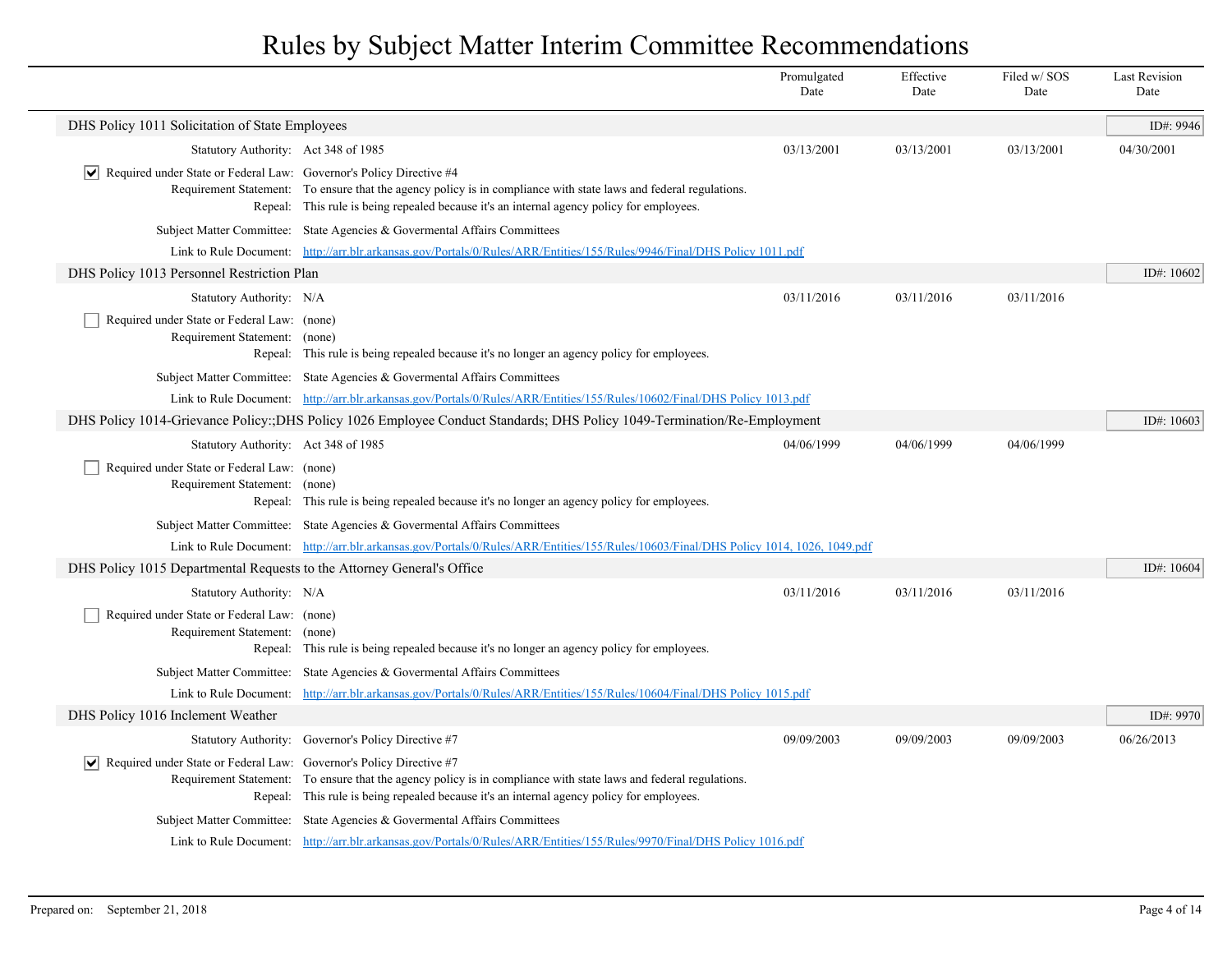|                                                                                    |                                                                                                                                                                                                                | Promulgated<br>Date | Effective<br>Date | Filed w/SOS<br>Date | <b>Last Revision</b><br>Date |
|------------------------------------------------------------------------------------|----------------------------------------------------------------------------------------------------------------------------------------------------------------------------------------------------------------|---------------------|-------------------|---------------------|------------------------------|
| DHS Policy 1017 Emergency and Disaster Planning                                    |                                                                                                                                                                                                                |                     |                   |                     | ID#: 9972                    |
| Statutory Authority: N/A                                                           |                                                                                                                                                                                                                | 02/27/2001          | 02/27/2001        | 10/09/2001          | 11/30/2001                   |
| Required under State or Federal Law: (none)<br>Requirement Statement: (none)       | Repeal: This rule is being repealed because it's an internal agency policy for employees.                                                                                                                      |                     |                   |                     |                              |
|                                                                                    | Subject Matter Committee: State Agencies & Governental Affairs Committees                                                                                                                                      |                     |                   |                     |                              |
|                                                                                    | Link to Rule Document: http://arr.blr.arkansas.gov/Portals/0/Rules/ARR/Entities/155/Rules/9972/Final/DHS Policy 1017.pdf                                                                                       |                     |                   |                     |                              |
| DHS Policy 1022 Information Systems Development $\&$ Acquisition                   |                                                                                                                                                                                                                |                     |                   |                     | ID#: 10624                   |
| Statutory Authority: N/A                                                           |                                                                                                                                                                                                                | 03/11/2006          | 03/11/2016        | 03/11/2016          |                              |
| Required under State or Federal Law: (none)<br>Requirement Statement: (none)       | Repeal: This rule is being repealed because it's an internal agency policy for employees.                                                                                                                      |                     |                   |                     |                              |
|                                                                                    | Subject Matter Committee: State Agencies & Governental Affairs Committees                                                                                                                                      |                     |                   |                     |                              |
|                                                                                    | Link to Rule Document: http://arr.blr.arkansas.gov/Portals/0/Rules/ARR/Entities/155/Rules/10624/Final/DHS Policy 1022.pdf                                                                                      |                     |                   |                     |                              |
| DHS Policy 1025 State Employee Political Activity                                  |                                                                                                                                                                                                                |                     |                   |                     | ID#: 9949                    |
|                                                                                    | Statutory Authority: Governor's Policy Directive #9                                                                                                                                                            | 09/23/1974          | 09/23/1974        | 07/19/2011          | 03/07/2012                   |
| $ \mathbf{v} $ Required under State or Federal Law: Governor's Policy Directive #9 | Requirement Statement: To ensure that the agency policy is in compliance with state laws and federal regulations.<br>Repeal: This rule is being repealed because it's an internal agency policy for employees. |                     |                   |                     |                              |
|                                                                                    | Subject Matter Committee: State Agencies & Governental Affairs Committees                                                                                                                                      |                     |                   |                     |                              |
|                                                                                    | Link to Rule Document: http://arr.blr.arkansas.gov/Portals/0/Rules/ARR/Entities/155/Rules/9949/Final/DHS Policy 1025.pdf                                                                                       |                     |                   |                     |                              |
| DHS Policy 1027 Volunteer Employment and Personnel Policy                          |                                                                                                                                                                                                                |                     |                   |                     | ID#: 9973                    |
| Statutory Authority: Act 42 of 1981                                                |                                                                                                                                                                                                                | 05/15/2001          | 05/15/2011        | 11/11/2011          | 01/01/2012                   |
| Required under State or Federal Law: Act 42 of 1981                                | Requirement Statement: To ensure that the agency policy is in compliance with state laws and federal regulations.<br>Repeal: This rule is being repealed because it's an internal agency policy for employees. |                     |                   |                     |                              |
|                                                                                    | Subject Matter Committee: State Agencies & Governental Affairs Committees                                                                                                                                      |                     |                   |                     |                              |
|                                                                                    | Link to Rule Document: http://arr.blr.arkansas.gov/Portals/0/Rules/ARR/Entities/155/Rules/9973/Final/DHS Policy 1027.pdf                                                                                       |                     |                   |                     |                              |
| DHS Policy 1031 Fair Labor Standards Act                                           |                                                                                                                                                                                                                |                     |                   |                     | ID#: 9951                    |
|                                                                                    | Statutory Authority: 29 U.S.C**201-219                                                                                                                                                                         | 11/30/2000          | 11/30/2000        | 11/30/2000          | 11/01/2004                   |
| $\triangledown$ Required under State or Federal Law: 29 U.S.C**201-219             | Requirement Statement: To ensure that the agency policy is in compliance with state laws and federal regulations.<br>Repeal: This rule is being repealed because it's an internal agency policy for employees. |                     |                   |                     |                              |
|                                                                                    | Subject Matter Committee: State Agencies & Governental Affairs Committees                                                                                                                                      |                     |                   |                     |                              |
|                                                                                    | Link to Rule Document: http://arr.blr.arkansas.gov/Portals/0/Rules/ARR/Entities/155/Rules/9951/Final/DHS Policy 1031.pdf                                                                                       |                     |                   |                     |                              |

 $\overline{\phantom{a}}$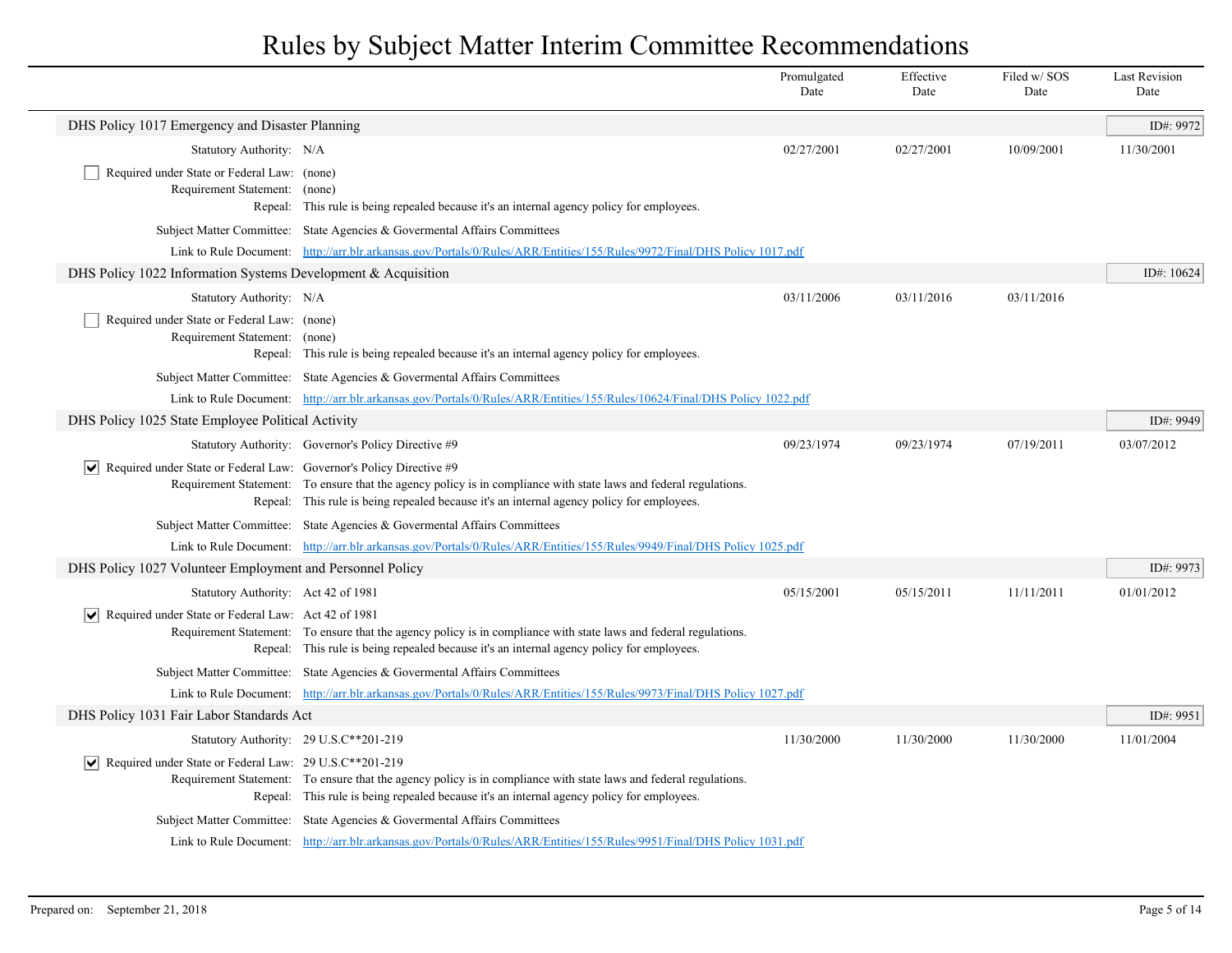|                                                                              |                                                                                                                                                                                                                                                                                                                                                                                     | Promulgated<br>Date | Effective<br>Date | Filed w/SOS<br>Date | <b>Last Revision</b><br>Date |
|------------------------------------------------------------------------------|-------------------------------------------------------------------------------------------------------------------------------------------------------------------------------------------------------------------------------------------------------------------------------------------------------------------------------------------------------------------------------------|---------------------|-------------------|---------------------|------------------------------|
| DHS Policy 1033 Implementation of Funding Reductions                         |                                                                                                                                                                                                                                                                                                                                                                                     |                     |                   |                     | ID#: 10627                   |
| Statutory Authority: N/A                                                     |                                                                                                                                                                                                                                                                                                                                                                                     | 03/11/2016          | 03/11/2016        | 03/11/2016          |                              |
| Required under State or Federal Law: (none)<br>Requirement Statement: (none) | Repeal: This rule is being repealed because it's no longer an agency policy for employees.                                                                                                                                                                                                                                                                                          |                     |                   |                     |                              |
|                                                                              | Subject Matter Committee: State Agencies & Governental Affairs Committees                                                                                                                                                                                                                                                                                                           |                     |                   |                     |                              |
|                                                                              | Link to Rule Document: http://arr.blr.arkansas.gov/Portals/0/Rules/ARR/Entities/155/Rules/10627/Final/DHS Policy 1033.pdf                                                                                                                                                                                                                                                           |                     |                   |                     |                              |
| DHS Policy 1034 Vending Facilities for the Blind                             |                                                                                                                                                                                                                                                                                                                                                                                     |                     |                   |                     | ID#: 9952                    |
|                                                                              | Statutory Authority: Arkansas Code $\S$ § 22-3-1301 and Arkansas Code $\S$ § 22-3-1313                                                                                                                                                                                                                                                                                              | 10/23/2001          | 10/23/2001        | 10/23/2001          | 11/30/2001                   |
|                                                                              | $\blacktriangleright$ Required under State or Federal Law: Arkansas Code §§ 22-3-1301 and Arkansas Code §§ 22-3-1313<br>Requirement Statement: To ensure that the agency policy is in compliance with state laws and federal regulations.<br>Repeal: This rule is being repealed because it's an internal agency policy for employees.                                              |                     |                   |                     |                              |
|                                                                              | Subject Matter Committee: State Agencies & Governental Affairs Committees                                                                                                                                                                                                                                                                                                           |                     |                   |                     |                              |
|                                                                              | Link to Rule Document: http://arr.blr.arkansas.gov/Portals/0/Rules/ARR/Entities/155/Rules/9952/Final/DHS Policy 1034.pdf                                                                                                                                                                                                                                                            |                     |                   |                     |                              |
| DHS Policy 1038 Sexual Harassment Policy                                     |                                                                                                                                                                                                                                                                                                                                                                                     |                     |                   |                     | ID#: 9953                    |
|                                                                              | Statutory Authority: 29 CFR Ch XIV, subsection 1604.11; Section 703 of title VII of the Civil Rights Act of<br>1964; and Arkansas Code §§ 5-14-101                                                                                                                                                                                                                                  | 11/15/2000          | 11/15/2000        | 11/15/2000          |                              |
|                                                                              | √ Required under State or Federal Law: 29 CFR Ch XIV, subsection 1604.11; Section 703 of title VII of the Civil Rights Act of 1964; and Arkansas Code §§ 5-14-101<br>Requirement Statement: To ensure that the agency policy is in compliance with state laws and federal regulations.<br>Repeal: This rule is being repealed because it's an internal agency policy for employees. |                     |                   |                     |                              |
|                                                                              | Subject Matter Committee: State Agencies & Governental Affairs Committees                                                                                                                                                                                                                                                                                                           |                     |                   |                     |                              |
| Link to Rule Document:                                                       | http://arr.blr.arkansas.gov/Portals/0/Rules/ARR/Entities/155/Rules/9953/Final/DHS Policy 1038.pdf                                                                                                                                                                                                                                                                                   |                     |                   |                     |                              |
| DHS Policy 1041 DHS News Releases                                            |                                                                                                                                                                                                                                                                                                                                                                                     |                     |                   |                     | ID#: 10266                   |
| Statutory Authority: Act 348 of 1985                                         |                                                                                                                                                                                                                                                                                                                                                                                     | 03/13/2001          | 03/13/2001        | 03/13/2001          | 03/13/2001                   |
| Required under State or Federal Law: (none)<br>Requirement Statement: (none) | Repeal: This rule is being repealed because it's no longer an agency policy for employees.                                                                                                                                                                                                                                                                                          |                     |                   |                     |                              |
|                                                                              | Subject Matter Committee: State Agencies & Governental Affairs Committees                                                                                                                                                                                                                                                                                                           |                     |                   |                     |                              |
|                                                                              | Link to Rule Document: http://arr.blr.arkansas.gov/Portals/0/Rules/ARR/Entities/155/Rules/10266/Final/DHS Policy 1041.pdf                                                                                                                                                                                                                                                           |                     |                   |                     |                              |
| DHS Policy 1043 Equipment Inventory System                                   |                                                                                                                                                                                                                                                                                                                                                                                     |                     |                   |                     | ID#: 9954                    |
| Statutory Authority: N/A                                                     |                                                                                                                                                                                                                                                                                                                                                                                     | 03/16/1999          | 03/16/1999        | 03/16/1999          |                              |
| Required under State or Federal Law: (none)<br>Requirement Statement:        | (none)<br>Repeal: This rule is being repealed because it's no longer an agency policy for employees.                                                                                                                                                                                                                                                                                |                     |                   |                     |                              |
|                                                                              | Subject Matter Committee: State Agencies & Governental Affairs Committees                                                                                                                                                                                                                                                                                                           |                     |                   |                     |                              |
|                                                                              | Link to Rule Document: http://arr.blr.arkansas.gov/Portals/0/Rules/ARR/Entities/155/Rules/9954/Final/DHS Policy 1043.pdf                                                                                                                                                                                                                                                            |                     |                   |                     |                              |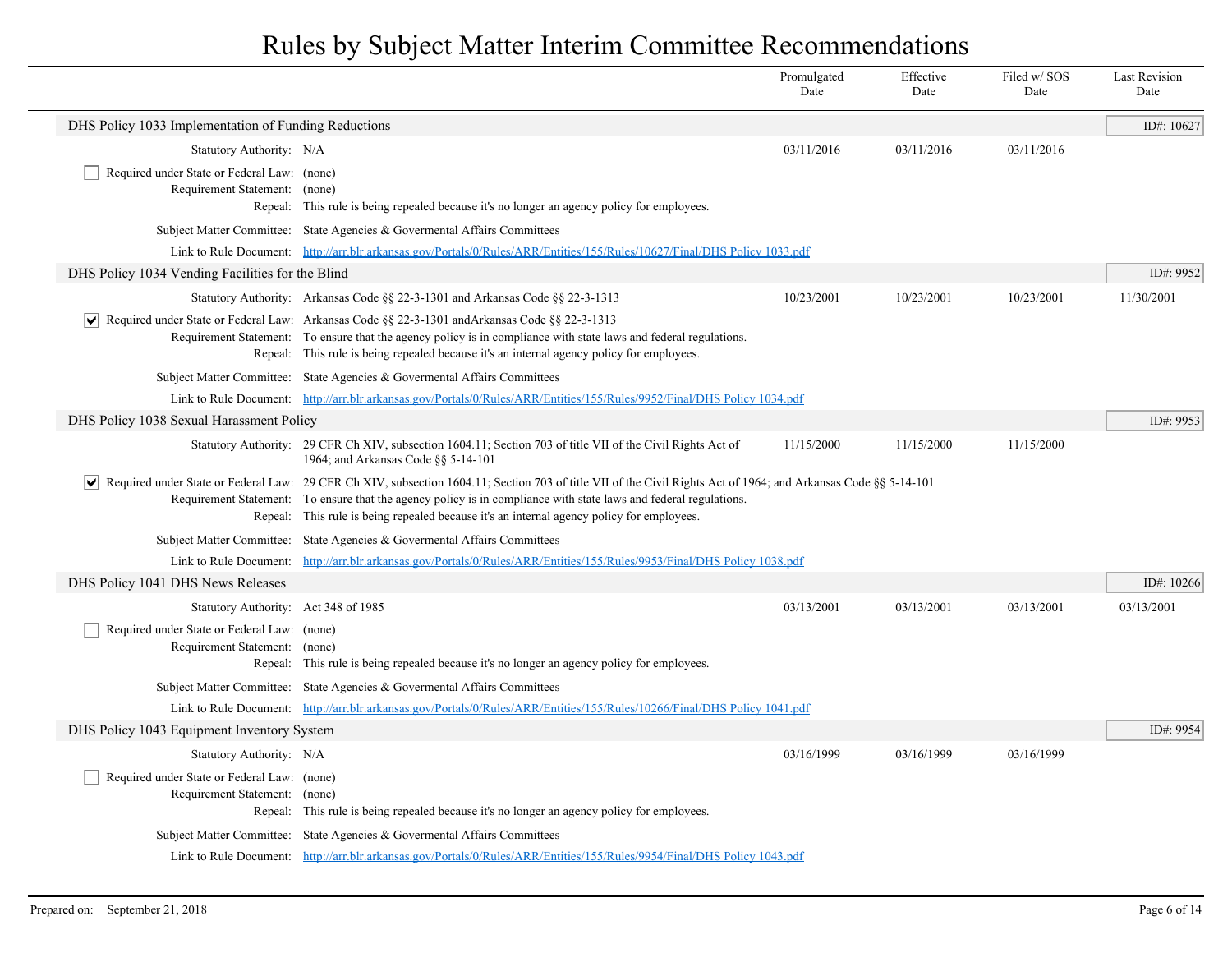|                                                                            |                                                                                                                                                                                                        | Promulgated<br>Date | Effective<br>Date | Filed w/ SOS<br>Date | <b>Last Revision</b><br>Date |
|----------------------------------------------------------------------------|--------------------------------------------------------------------------------------------------------------------------------------------------------------------------------------------------------|---------------------|-------------------|----------------------|------------------------------|
| DHS Policy 1044 Resource Library                                           |                                                                                                                                                                                                        |                     |                   |                      | ID#: $10628$                 |
| Statutory Authority: N/A                                                   |                                                                                                                                                                                                        | 10/01/1996          | 10/01/1996        | 10/01/1996           |                              |
| Required under State or Federal Law: (none)                                |                                                                                                                                                                                                        |                     |                   |                      |                              |
| Requirement Statement: (none)                                              | Repeal: This rule is being repealed because it's no longer an agency policy for employees.                                                                                                             |                     |                   |                      |                              |
|                                                                            |                                                                                                                                                                                                        |                     |                   |                      |                              |
|                                                                            | Subject Matter Committee: State Agencies & Governental Affairs Committees<br>Link to Rule Document: http://arr.blr.arkansas.gov/Portals/0/Rules/ARR/Entities/155/Rules/10628/Final/DHS Policy 1044.pdf |                     |                   |                      |                              |
| DHS Policy 1046 Emergency Hires                                            |                                                                                                                                                                                                        |                     |                   |                      | ID#: $10629$                 |
|                                                                            | Statutory Authority: Arkansas Code §20-76-201 & 25-10-102, Act 218 of 1983, and Act 348 of 1985                                                                                                        | 04/22/2005          | 04/22/2005        | 04/22/2005           | 05/12/2005                   |
| Required under State or Federal Law: (none)                                |                                                                                                                                                                                                        |                     |                   |                      |                              |
| Requirement Statement: (none)                                              |                                                                                                                                                                                                        |                     |                   |                      |                              |
|                                                                            | Repeal: This rule is being repealed because it's an internal agency policy for employees.                                                                                                              |                     |                   |                      |                              |
|                                                                            | Subject Matter Committee: State Agencies & Governental Affairs Committees                                                                                                                              |                     |                   |                      |                              |
|                                                                            | Link to Rule Document: http://arr.blr.arkansas.gov/Portals/0/Rules/ARR/Entities/155/Rules/10629/Final/DHS Policy 1046.pdf                                                                              |                     |                   |                      |                              |
| DHS Policy 1049 Resignation/Termination                                    |                                                                                                                                                                                                        |                     |                   |                      | ID#: 9956                    |
| Statutory Authority: Act 348 of 1985                                       |                                                                                                                                                                                                        | 04/06/1999          | 04/06/1999        | 04/06/1999           | 01/05/2018                   |
| Required under State or Federal Law: (none)                                |                                                                                                                                                                                                        |                     |                   |                      |                              |
| Requirement Statement: (none)                                              | Repeal: This rule is being repealed because it's an internal agency policy for employees.                                                                                                              |                     |                   |                      |                              |
|                                                                            | Subject Matter Committee: State Agencies & Governental Affairs Committees                                                                                                                              |                     |                   |                      |                              |
|                                                                            | Link to Rule Document: http://arr.blr.arkansas.gov/Portals/0/Rules/ARR/Entities/155/Rules/9956/Final/DHS Policy 1049.pdf                                                                               |                     |                   |                      |                              |
| DHS Policy 1050 Charges for Copying Documents                              |                                                                                                                                                                                                        |                     |                   |                      | ID#: $10630$                 |
| Statutory Authority: Act 93 of 1967                                        |                                                                                                                                                                                                        | 08/13/2002          | 08/13/2002        | 08/13/2002           |                              |
| Required under State or Federal Law: (none)                                |                                                                                                                                                                                                        |                     |                   |                      |                              |
| Requirement Statement: (none)                                              |                                                                                                                                                                                                        |                     |                   |                      |                              |
|                                                                            | Repeal: This rule is being repealed because it's no longer an agency policy for employees.                                                                                                             |                     |                   |                      |                              |
|                                                                            | Subject Matter Committee: State Agencies & Governental Affairs Committees                                                                                                                              |                     |                   |                      |                              |
|                                                                            | Link to Rule Document: http://arr.blr.arkansas.gov/Portals/0/Rules/ARR/Entities/155/Rules/10630/Final/DHS Policy 1050.pdf                                                                              |                     |                   |                      |                              |
| DHS Policy 1052 Administrative Procedure Rules and Regulation Promulgation |                                                                                                                                                                                                        |                     |                   |                      | ID#: $10030$                 |
|                                                                            | Statutory Authority: Arkansas Code §20-76-201 & 25-10-102, Act 218 of 1983, and Act 348 of 1985                                                                                                        | 07/18/1995          | 07/18/1995        | 09/01/2005           | 04/13/2017                   |
| Required under State or Federal Law: (none)                                |                                                                                                                                                                                                        |                     |                   |                      |                              |
| Requirement Statement: (none)                                              | Repeal: This rule is being repealed because it's an internal agency policy for employees.                                                                                                              |                     |                   |                      |                              |
|                                                                            | Subject Matter Committee: State Agencies & Governental Affairs Committees                                                                                                                              |                     |                   |                      |                              |
|                                                                            | Link to Rule Document: http://arr.blr.arkansas.gov/Portals/0/Rules/ARR/Entities/155/Rules/10030/Final/DHS Policy 3000.pdf                                                                              |                     |                   |                      |                              |
|                                                                            |                                                                                                                                                                                                        |                     |                   |                      |                              |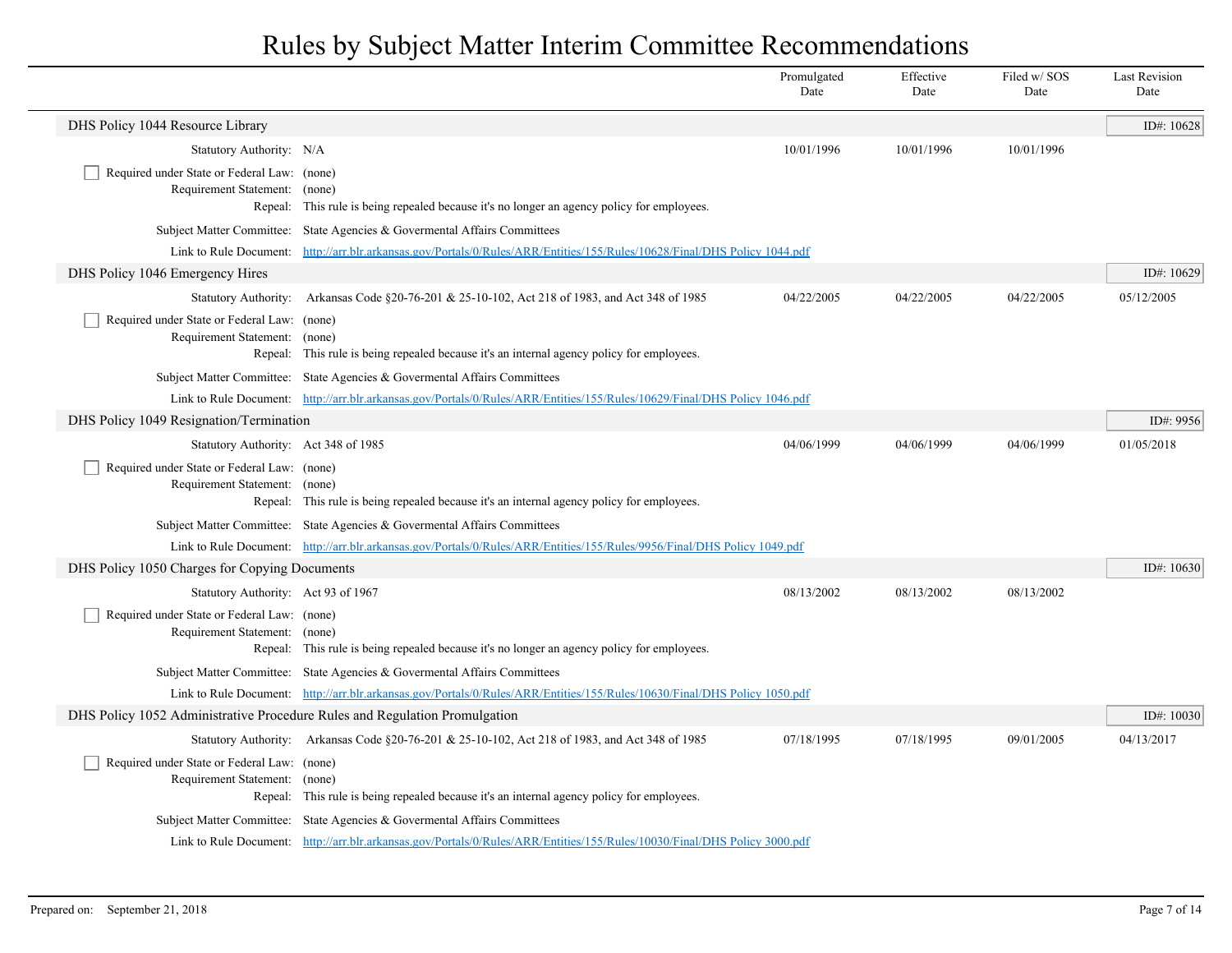|                                                                              |                                                                                                                                                                                                                           | Promulgated<br>Date | Effective<br>Date | Filed w/SOS<br>Date | <b>Last Revision</b><br>Date |
|------------------------------------------------------------------------------|---------------------------------------------------------------------------------------------------------------------------------------------------------------------------------------------------------------------------|---------------------|-------------------|---------------------|------------------------------|
| DHS Policy 1053 Freedom of Information Act                                   |                                                                                                                                                                                                                           |                     |                   |                     | ID#: 9958                    |
|                                                                              | Statutory Authority: Arkansas Code §25-19-104                                                                                                                                                                             | 07/24/1995          | 07/24/1995        | 02/08/2016          | 03/11/2016                   |
| $ \mathbf{v} $ Required under State or Federal Law: Act 1653 of 2001         | Requirement Statement: To ensure that the agency policy is in compliance with state laws and federal regulations.<br>Repeal: This rule was updated with a current version and is an agency internal policy for employees. |                     |                   |                     |                              |
|                                                                              | Subject Matter Committee: State Agencies & Governental Affairs Committees                                                                                                                                                 |                     |                   |                     |                              |
|                                                                              | Link to Rule Document: http://arr.blr.arkansas.gov/Portals/0/Rules/ARR/Entities/155/Rules/9958/Final/DHS Policy 1053.pdf                                                                                                  |                     |                   |                     |                              |
|                                                                              | DHS Policy 1057 (Revised) DHS Catastrophic Leave Policy (Formally docket# 99016)                                                                                                                                          |                     |                   |                     | ID#: 10281                   |
|                                                                              | Statutory Authority: Arkansas Code §21-4-214 & 6-63-602                                                                                                                                                                   | 08/02/1999          | 08/02/1999        | 11/16/1999          |                              |
| Required under State or Federal Law: (none)<br>Requirement Statement: (none) | Repeal: This rule is being repealed because it's no longer an agency policy for employees.                                                                                                                                |                     |                   |                     |                              |
|                                                                              | Subject Matter Committee: State Agencies & Governental Affairs Committees                                                                                                                                                 |                     |                   |                     |                              |
|                                                                              | Link to Rule Document: http://arr.blr.arkansas.gov/Portals/0/Rules/ARR/Entities/155/Rules/10281/Final/DHS Policy 1057 (revised).pdf                                                                                       |                     |                   |                     |                              |
| DHS Policy 1059 Confidential Materials Collection-Storage-Disposal           |                                                                                                                                                                                                                           |                     |                   |                     | ID#: 9959                    |
| Statutory Authority: N/A                                                     |                                                                                                                                                                                                                           | 03/11/2002          | 03/11/2002        | 03/11/2002          | 03/22/2002                   |
| Required under State or Federal Law: (none)<br>Requirement Statement: (none) | Repeal: This rule is being repealed because it's an internal agency policy for employees.                                                                                                                                 |                     |                   |                     |                              |
|                                                                              | Subject Matter Committee: State Agencies & Governental Affairs Committees                                                                                                                                                 |                     |                   |                     |                              |
|                                                                              | Link to Rule Document: http://arr.blr.arkansas.gov/Portals/0/Rules/ARR/Entities/155/Rules/9959/Final/DHS Policy 1059.pdf                                                                                                  |                     |                   |                     |                              |
| DHS Policy 1069 Recruitment Program                                          |                                                                                                                                                                                                                           |                     |                   |                     | ID#: 9965                    |
|                                                                              | Statutory Authority: Arkansas Code §20-76-201 & 25-10-102, Act 218 of 1983, and Act 348 of 1985                                                                                                                           | 07/30/1999          | 07/30/1999        | 01/23/2013          | 06/28/2013                   |
| Required under State or Federal Law: (none)<br>Requirement Statement:        | (none)<br>Repeal: This rule is being updated with a current version and is an agency internal policy for employees.                                                                                                       |                     |                   |                     |                              |
|                                                                              | Subject Matter Committee: State Agencies & Governental Affairs Committees                                                                                                                                                 |                     |                   |                     |                              |
|                                                                              | Link to Rule Document: http://arr.blr.arkansas.gov/Portals/0/Rules/ARR/Entities/155/Rules/9965/Final/DHS Policy 1069.pdf                                                                                                  |                     |                   |                     |                              |
| DHS Policy 1073 Communications Policy                                        |                                                                                                                                                                                                                           |                     |                   |                     | ID#: 9978                    |
| Statutory Authority: Act 348 of 1985                                         |                                                                                                                                                                                                                           | 05/04/1999          | 05/04/1999        | 09/09/2003          | 03/08/2018                   |
| Required under State or Federal Law: (none)<br>Requirement Statement: (none) | Repeal: This rule is being updated with a current version and is an agency internal policy for employees.                                                                                                                 |                     |                   |                     |                              |
|                                                                              | Subject Matter Committee: State Agencies & Governental Affairs Committees                                                                                                                                                 |                     |                   |                     |                              |
|                                                                              | Link to Rule Document: http://arr.blr.arkansas.gov/Portals/0/Rules/ARR/Entities/155/Rules/9978/Final/DHS Policy 1073.pdf                                                                                                  |                     |                   |                     |                              |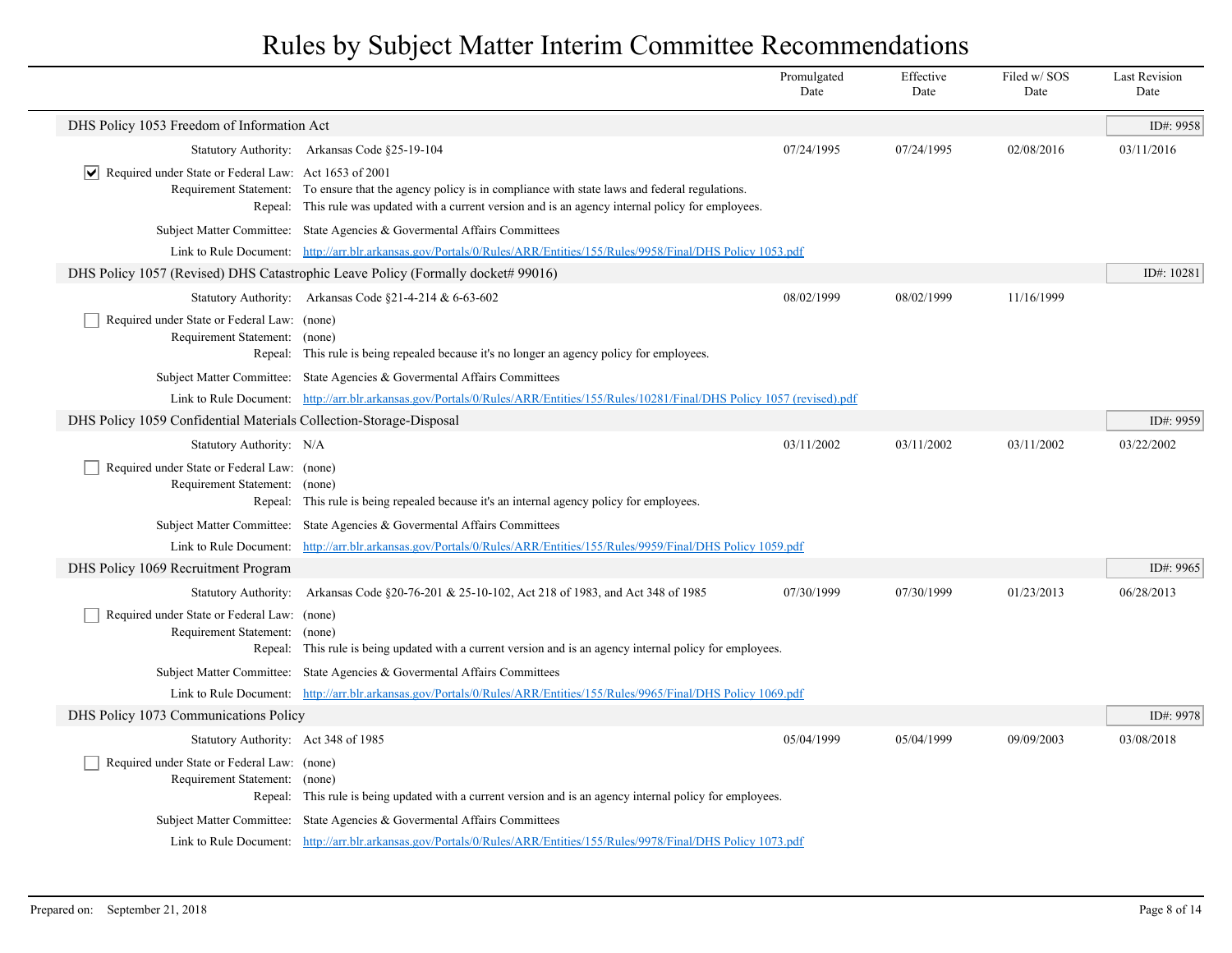|                                                                              |                                                                                                                                                                                               | Promulgated<br>Date | Effective<br>Date | Filed w/SOS<br>Date | <b>Last Revision</b><br>Date |
|------------------------------------------------------------------------------|-----------------------------------------------------------------------------------------------------------------------------------------------------------------------------------------------|---------------------|-------------------|---------------------|------------------------------|
| DHS Policy 1077 DHS State Institutional Board Rules                          |                                                                                                                                                                                               |                     |                   |                     | ID#: 9981                    |
|                                                                              | Statutory Authority: Arkansas Code §25-10-101, Act 218 of 1983, and Act 348 of 1985                                                                                                           | 11/30/2000          | 11/30/2000        | 11/30/2000          |                              |
| Required under State or Federal Law: (none)<br>Requirement Statement: (none) | Repeal: This rule is being repealed because it's an internal agency policy for employees.                                                                                                     |                     |                   |                     |                              |
|                                                                              | Subject Matter Committee: State Agencies & Governental Affairs Committees                                                                                                                     |                     |                   |                     |                              |
|                                                                              | Link to Rule Document: http://arr.blr.arkansas.gov/Portals/0/Rules/ARR/Entities/155/Rules/9981/Final/DHS Policy 1077.pdf                                                                      |                     |                   |                     |                              |
| DHS Policy 1080 Employee Disqualification: Criminal Maltreatment History     |                                                                                                                                                                                               |                     |                   |                     | ID#: 9986                    |
| Statutory Authority: Act 1019 of 1997                                        |                                                                                                                                                                                               | 10/07/1997          | 10/07/1997        | 05/09/2002          | 01/01/2013                   |
| Required under State or Federal Law: ACA 21-15-101                           | Requirement Statement: To ensure the agency policy is in compliance with state and federal laws.<br>Repeal: This rule is being repealed because it's an internal agency policy for employees. |                     |                   |                     |                              |
|                                                                              | Subject Matter Committee: State Agencies & Governental Affairs Committees                                                                                                                     |                     |                   |                     |                              |
|                                                                              | Link to Rule Document: http://arr.blr.arkansas.gov/Portals/0/Rules/ARR/Entities/155/Rules/9986/Final/DHS Policy 1080.pdf                                                                      |                     |                   |                     |                              |
| DHS Policy 1081 Ethical Standards                                            |                                                                                                                                                                                               |                     |                   |                     | ID#: 9990                    |
|                                                                              | Statutory Authority: Arkansas Code §20-76-201                                                                                                                                                 | 04/01/1999          | 04/01/1999        | 04/19/2006          | 01/31/2018                   |
| Required under State or Federal Law: (none)<br>Requirement Statement: (none) | Repeal: This rule is being repealed because it's an internal agency policy for employees.                                                                                                     |                     |                   |                     |                              |
|                                                                              | Subject Matter Committee: State Agencies & Governental Affairs Committees                                                                                                                     |                     |                   |                     |                              |
|                                                                              | Link to Rule Document: http://arr.blr.arkansas.gov/Portals/0/Rules/ARR/Entities/155/Rules/9990/Final/DHS Policy 1081.pdf                                                                      |                     |                   |                     |                              |
|                                                                              | DHS Policy 1082 Drug Screens and Criminal Background Check of Providers of Certain Medicaid-in-Home Services                                                                                  |                     |                   |                     | ID#: 9989                    |
| Statutory Authority: Act 1336 of 2013                                        |                                                                                                                                                                                               | 02/28/2014          | 02/28/2014        | 02/07/2014          | 04/30/2014                   |
| Required under State or Federal Law: Act 1336 of 2013                        | Requirement Statement: To ensure the agency policy is in compliance with state law.<br>Repeal: This rule is being repealed because it's an internal agency policy for employees.              |                     |                   |                     |                              |
|                                                                              | Subject Matter Committee: State Agencies & Governental Affairs Committees                                                                                                                     |                     |                   |                     |                              |
|                                                                              | Link to Rule Document: http://arr.blr.arkansas.gov/Portals/0/Rules/ARR/Entities/155/Rules/9989/Final/DHS Policy 1082.pdf                                                                      |                     |                   |                     |                              |
| DHS Policy 1083 Document and Record Disposition                              |                                                                                                                                                                                               |                     |                   |                     | ID#: 9992                    |
|                                                                              | Statutory Authority: Arkansas Code §20-76-201                                                                                                                                                 | 03/25/2003          | 03/25/2003        | 05/20/2003          | 07/01/2007                   |
| Required under State or Federal Law: (none)<br>Requirement Statement: (none) | Repeal: This rule is being repealed because it's an internal agency policy for employees.                                                                                                     |                     |                   |                     |                              |
|                                                                              | Subject Matter Committee: State Agencies & Governental Affairs Committees                                                                                                                     |                     |                   |                     |                              |
|                                                                              | Link to Rule Document: http://arr.blr.arkansas.gov/Portals/0/Rules/ARR/Entities/155/Rules/9992/Final/DHS Policy 1083.pdf                                                                      |                     |                   |                     |                              |
|                                                                              |                                                                                                                                                                                               |                     |                   |                     |                              |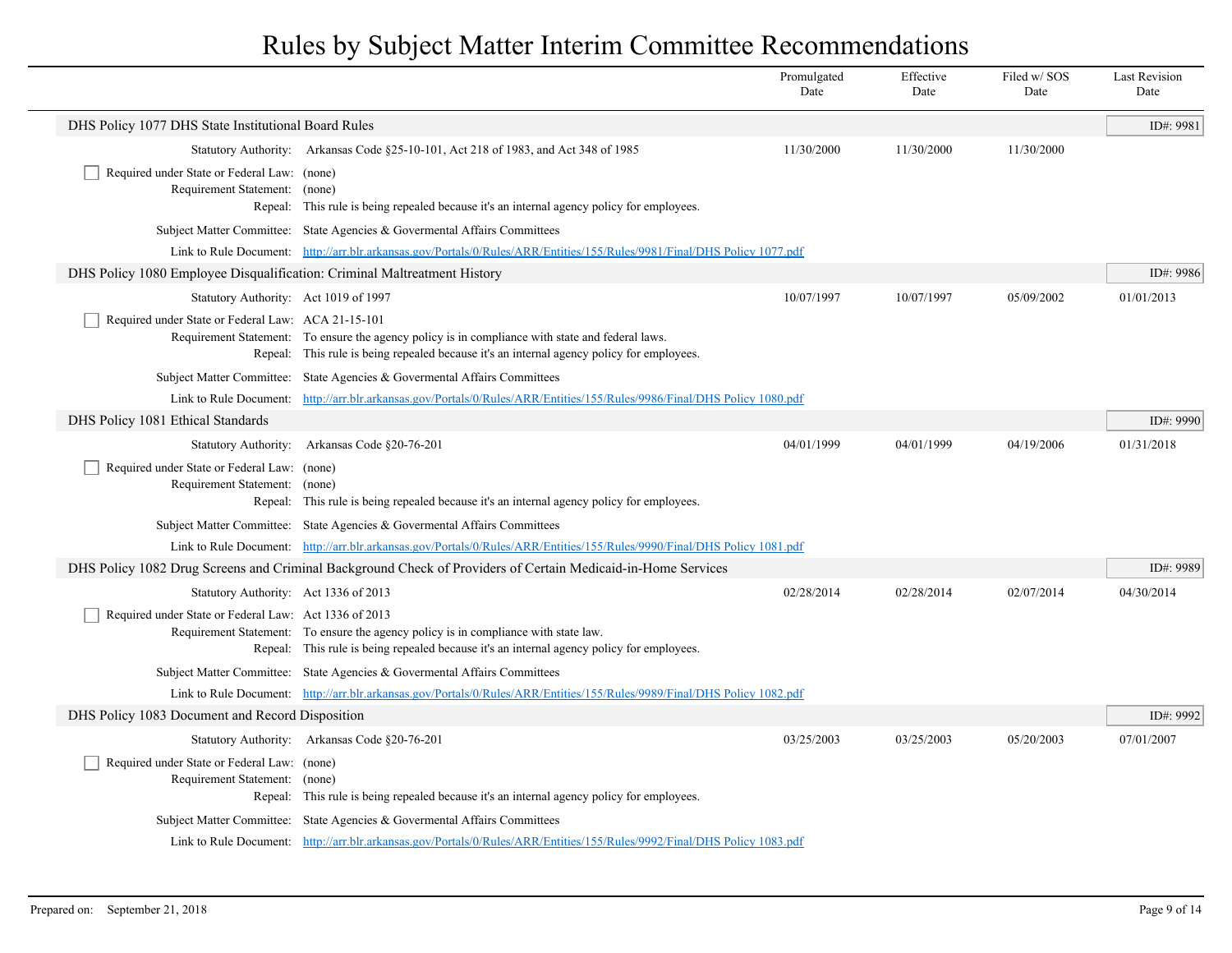|                                                             |                                                                                                                                                                                                        | Promulgated<br>Date | Effective<br>Date | Filed w/SOS<br>Date | <b>Last Revision</b><br>Date |
|-------------------------------------------------------------|--------------------------------------------------------------------------------------------------------------------------------------------------------------------------------------------------------|---------------------|-------------------|---------------------|------------------------------|
| DHS Policy 1084 Employee Discipline                         |                                                                                                                                                                                                        |                     |                   |                     | ID#: $10636$                 |
| Statutory Authority: Act 348 of 1985                        |                                                                                                                                                                                                        | 09/01/1998          | 09/01/1998        | 09/09/2003          | 07/16/2014                   |
| Required under State or Federal Law: (none)                 |                                                                                                                                                                                                        |                     |                   |                     |                              |
| Requirement Statement: (none)                               | Repeal: This rule is being repealed because it's an internal agency policy for employees.                                                                                                              |                     |                   |                     |                              |
|                                                             | Subject Matter Committee: State Agencies & Governental Affairs Committees                                                                                                                              |                     |                   |                     |                              |
|                                                             | Link to Rule Document: http://arr.blr.arkansas.gov/Portals/0/Rules/ARR/Entities/155/Rules/10636/Final/DHS Policy 1084.pdf                                                                              |                     |                   |                     |                              |
| DHS Policy 1085 Minimum Conduct Standards                   |                                                                                                                                                                                                        |                     |                   |                     | ID#: 9994                    |
| Statutory Authority: N/A                                    |                                                                                                                                                                                                        | 09/01/1998          | 09/01/1998        | 04/18/2000          |                              |
| Required under State or Federal Law: (none)                 |                                                                                                                                                                                                        |                     |                   |                     |                              |
| Requirement Statement: (none)                               |                                                                                                                                                                                                        |                     |                   |                     |                              |
|                                                             | Repeal: This rule is being repealed because it's no longer an agency policy for employees.                                                                                                             |                     |                   |                     |                              |
|                                                             | Subject Matter Committee: State Agencies & Governental Affairs Committees                                                                                                                              |                     |                   |                     |                              |
|                                                             | Link to Rule Document: http://arr.blr.arkansas.gov/Portals/0/Rules/ARR/Entities/155/Rules/9994/Final/DHS Policy 1085.pdf                                                                               |                     |                   |                     |                              |
| DHS Policy 1087 Employee Drug and Alcohol Prevention Policy |                                                                                                                                                                                                        |                     |                   |                     | ID#: 9998                    |
|                                                             | Statutory Authority: Arkansas Code §20-76-201                                                                                                                                                          | 09/01/1998          | 09/01/1998        | 03/08/2006          | 01/01/2013                   |
| Required under State or Federal Law: (none)                 |                                                                                                                                                                                                        |                     |                   |                     |                              |
| Requirement Statement: (none)                               | Repeal: This rule is being repealed because it's an internal agency policy for employees.                                                                                                              |                     |                   |                     |                              |
|                                                             | Subject Matter Committee: State Agencies & Governental Affairs Committees                                                                                                                              |                     |                   |                     |                              |
|                                                             | Link to Rule Document: http://arr.blr.arkansas.gov/Portals/0/Rules/ARR/Entities/155/Rules/9998/Final/DHS Policy 1087.pdf                                                                               |                     |                   |                     |                              |
| DHS Policy 1091 Appropriate Use of E-Mail and Internet      |                                                                                                                                                                                                        |                     |                   |                     | ID#: $10637$                 |
|                                                             | Statutory Authority: Arkansas Code §25-10-101 et seq., Act 218 of 1983, and Act 348 of 1985                                                                                                            | 03/13/2001          | 03/13/2001        | 03/11/2016          |                              |
| Required under State or Federal Law: (none)                 |                                                                                                                                                                                                        |                     |                   |                     |                              |
| Requirement Statement: (none)                               |                                                                                                                                                                                                        |                     |                   |                     |                              |
|                                                             | Repeal: This rule is being repealed because it's no longer an agency policy for employees.                                                                                                             |                     |                   |                     |                              |
|                                                             | Subject Matter Committee: State Agencies & Governental Affairs Committees                                                                                                                              |                     |                   |                     |                              |
|                                                             | Link to Rule Document: http://arr.blr.arkansas.gov/Portals/0/Rules/ARR/Entities/155/Rules/10637/Final/DHS Policy 1091.pdf                                                                              |                     |                   |                     |                              |
| DHS Policy 1092 Sick Leave Incentive Program                |                                                                                                                                                                                                        |                     |                   |                     | ID#: $10010$                 |
|                                                             | Statutory Authority: Arkansas Code §21-4-201 and Arkansas Code §21-4-501                                                                                                                               | 07/01/1999          | 07/01/1999        | 09/22/1999          | 03/15/2004                   |
| Required under State or Federal Law: (none)                 |                                                                                                                                                                                                        |                     |                   |                     |                              |
| Requirement Statement: (none)                               | Repeal: This rule is being repealed because it's an internal agency policy for employees.                                                                                                              |                     |                   |                     |                              |
|                                                             |                                                                                                                                                                                                        |                     |                   |                     |                              |
|                                                             | Subject Matter Committee: State Agencies & Governental Affairs Committees<br>Link to Rule Document: http://arr.blr.arkansas.gov/Portals/0/Rules/ARR/Entities/155/Rules/10010/Final/DHS Policy 1092.pdf |                     |                   |                     |                              |
|                                                             |                                                                                                                                                                                                        |                     |                   |                     |                              |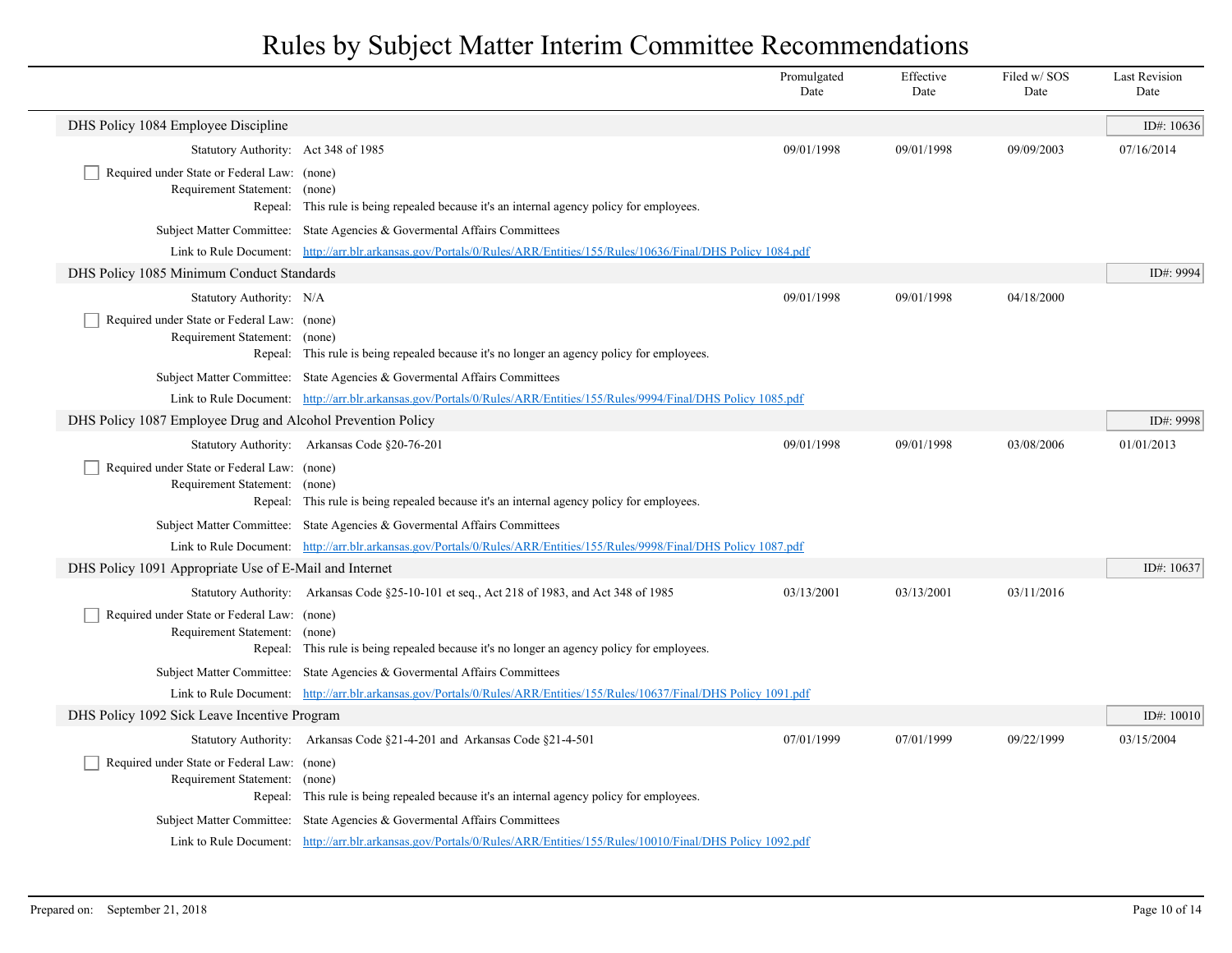|                                                                              |                                                                                                                                                                                                        | Promulgated<br>Date | Effective<br>Date | Filed w/SOS<br>Date | <b>Last Revision</b><br>Date |
|------------------------------------------------------------------------------|--------------------------------------------------------------------------------------------------------------------------------------------------------------------------------------------------------|---------------------|-------------------|---------------------|------------------------------|
| DHS Policy 1093 Career Ladder Incentive Program (CLIP)                       |                                                                                                                                                                                                        |                     |                   |                     | ID#: 10012                   |
|                                                                              | Statutory Authority: Arkansas Code §21-5-1001 and Arkansas Code §21-5-1101                                                                                                                             | 06/08/2000          | 06/08/2000        | 07/25/2000          | 04/02/2018                   |
| Required under State or Federal Law: (none)                                  |                                                                                                                                                                                                        |                     |                   |                     |                              |
| Requirement Statement: (none)                                                | Repeal: This policy is not applicable to the new policy developed by the Department of Finance and Administration's Office of Personnel Management.                                                    |                     |                   |                     |                              |
|                                                                              | Subject Matter Committee: State Agencies & Governmental Affairs Committees                                                                                                                             |                     |                   |                     |                              |
|                                                                              | Link to Rule Document: http://arr.blr.arkansas.gov/Portals/0/Rules/ARR/Entities/155/Rules/10012/Final/Career Ladder Incentive Program (CLIP).pdf                                                       |                     |                   |                     |                              |
| DHS Policy 1097 Utilization of Credit Cards for Small Order Purchases        |                                                                                                                                                                                                        |                     |                   |                     | ID#: 10018                   |
|                                                                              | Statutory Authority: Arkansas Code § 19-4-1007                                                                                                                                                         | 10/20/2000          | 10/20/2000        | 01/24/2007          | 06/01/2010                   |
| Required under State or Federal Law: (none)                                  |                                                                                                                                                                                                        |                     |                   |                     |                              |
| Requirement Statement: (none)                                                |                                                                                                                                                                                                        |                     |                   |                     |                              |
|                                                                              | Repeal: This rule is being repealed because it's an internal agency policy for employees.<br>Subject Matter Committee: State Agencies & Governental Affairs Committees                                 |                     |                   |                     |                              |
|                                                                              | Link to Rule Document: http://arr.blr.arkansas.gov/Portals/0/Rules/ARR/Entities/155/Rules/10018/Final/DHS Policy 1097.pdf                                                                              |                     |                   |                     |                              |
| DHS Policy 1100 Disposal of Surplus Computer Equipment                       |                                                                                                                                                                                                        |                     |                   |                     | ID#: $10662$                 |
|                                                                              | Statutory Authority: Arkansas Code §25-34-102                                                                                                                                                          | 10/30/2001          | 10/30/2001        | 07/21/2005          |                              |
| Required under State or Federal Law: (none)                                  |                                                                                                                                                                                                        |                     |                   |                     |                              |
| Requirement Statement: (none)                                                |                                                                                                                                                                                                        |                     |                   |                     |                              |
|                                                                              | Repeal: This rule is being repealed because it's no longer an agency policy for employees.                                                                                                             |                     |                   |                     |                              |
|                                                                              | Subject Matter Committee: State Agencies & Governental Affairs Committees<br>Link to Rule Document: http://arr.blr.arkansas.gov/Portals/0/Rules/ARR/Entities/155/Rules/10662/Final/DHS Policy 1100.pdf |                     |                   |                     |                              |
|                                                                              | DHS Policy 4006 Privacy Requirements in the Use of Email and Facsimile Services                                                                                                                        |                     |                   |                     | ID#: $10196$                 |
| Statutory Authority: N/A                                                     |                                                                                                                                                                                                        | 03/11/2016          | 03/11/2016        | 03/11/2016          |                              |
| Required under State or Federal Law: (none)                                  |                                                                                                                                                                                                        |                     |                   |                     |                              |
| Requirement Statement: (none)                                                |                                                                                                                                                                                                        |                     |                   |                     |                              |
|                                                                              | Repeal: This rule is being repealed because it's no longer an agency policy for employees.                                                                                                             |                     |                   |                     |                              |
|                                                                              | Subject Matter Committee: State Agencies & Governental Affairs Committees                                                                                                                              |                     |                   |                     |                              |
|                                                                              | Link to Rule Document: http://arr.blr.arkansas.gov/Portals/0/Rules/ARR/Entities/155/Rules/10196/Final/DHS Policy 4006.pdf                                                                              |                     |                   |                     |                              |
| DHS Policy 5001 Information Systems Security Access                          |                                                                                                                                                                                                        |                     |                   |                     | ID#: 10644                   |
|                                                                              | Statutory Authority: Arkansas Code §20-76-201 & 25-10-102, Act 218 of 1983, and Act 348 of 1985                                                                                                        | 04/15/2005          | 04/15/2005        | 04/15/2005          |                              |
| Required under State or Federal Law: (none)<br>Requirement Statement: (none) |                                                                                                                                                                                                        |                     |                   |                     |                              |
|                                                                              | Repeal: This rule is being repealed because it's no longer an agency policy for employees.                                                                                                             |                     |                   |                     |                              |
|                                                                              | Subject Matter Committee: State Agencies & Governental Affairs Committees                                                                                                                              |                     |                   |                     |                              |
|                                                                              | Link to Rule Document: http://arr.blr.arkansas.gov/Portals/0/Rules/ARR/Entities/155/Rules/10644/Final/DHS Policy 5001.pdf                                                                              |                     |                   |                     |                              |
|                                                                              |                                                                                                                                                                                                        |                     |                   |                     |                              |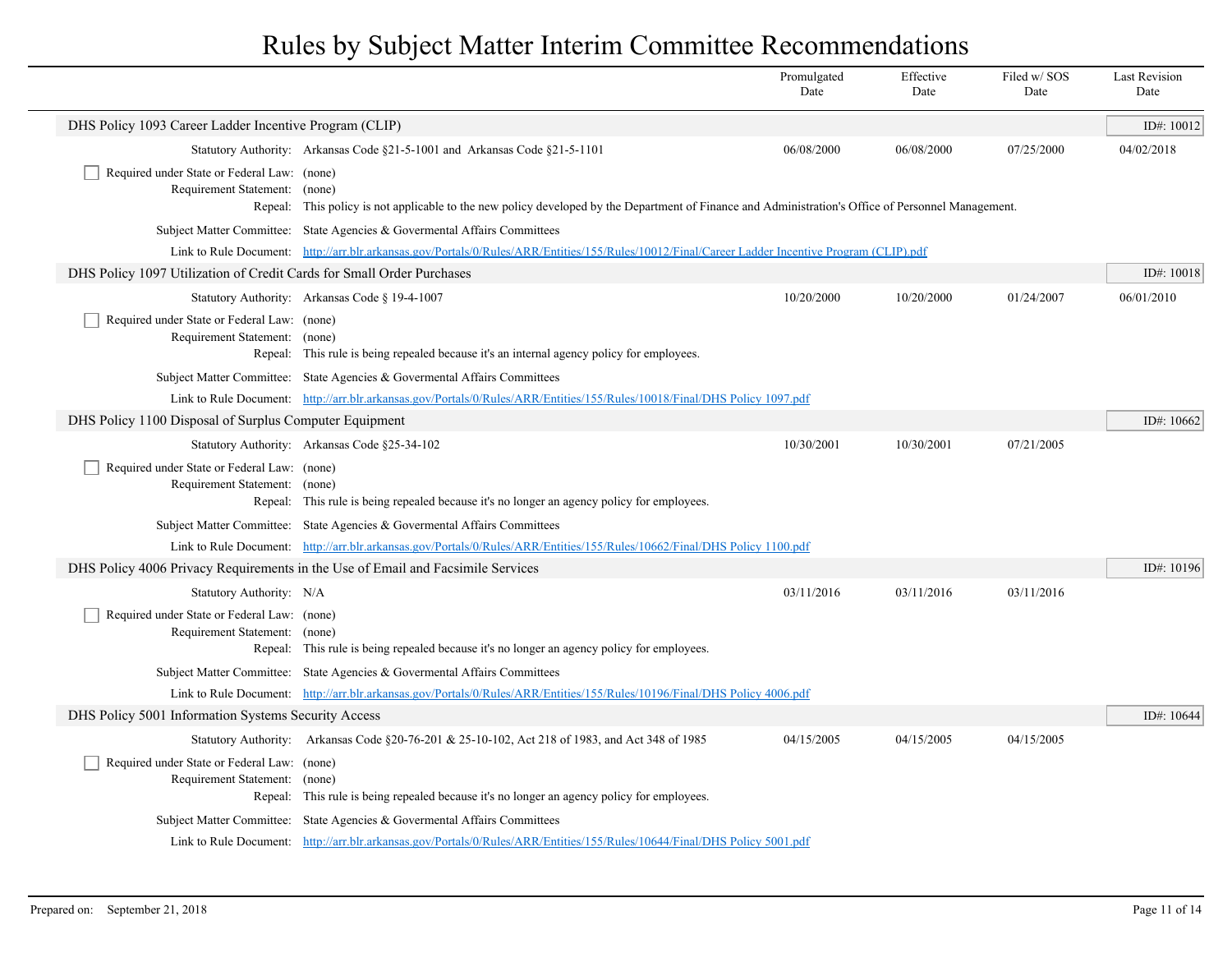|                                                                              |                                                                                                                                                                                                                                                                                                                                                                                                                         | Promulgated<br>Date | Effective<br>Date | Filed w/ SOS<br>Date | <b>Last Revision</b><br>Date |
|------------------------------------------------------------------------------|-------------------------------------------------------------------------------------------------------------------------------------------------------------------------------------------------------------------------------------------------------------------------------------------------------------------------------------------------------------------------------------------------------------------------|---------------------|-------------------|----------------------|------------------------------|
| DHS Policy 5002 DHS Information Systems Password Requirements                |                                                                                                                                                                                                                                                                                                                                                                                                                         |                     |                   |                      | ID#: 10197                   |
|                                                                              | Statutory Authority: Arkansas Code §20-76-201                                                                                                                                                                                                                                                                                                                                                                           | 04/15/2005          | 04/15/2005        | 04/15/2005           | 03/11/2016                   |
| Required under State or Federal Law: (none)<br>Requirement Statement:        | (none)<br>Repeal: This rule is being repealed because it's no longer an agency policy for employees.                                                                                                                                                                                                                                                                                                                    |                     |                   |                      |                              |
|                                                                              | Subject Matter Committee: State Agencies & Governental Affairs Committees                                                                                                                                                                                                                                                                                                                                               |                     |                   |                      |                              |
|                                                                              | Link to Rule Document: http://arr.blr.arkansas.gov/Portals/0/Rules/ARR/Entities/155/Rules/10197/Final/DHS Policy 5002.pdf                                                                                                                                                                                                                                                                                               |                     |                   |                      |                              |
| DHS Policy 5003 DHS Remote Access Policy                                     |                                                                                                                                                                                                                                                                                                                                                                                                                         |                     |                   |                      | ID#: 10645                   |
|                                                                              | Statutory Authority: Arkansas Code §20-76-201                                                                                                                                                                                                                                                                                                                                                                           | 04/15/2005          | 04/15/2005        | 04/15/2005           |                              |
| Required under State or Federal Law: (none)<br>Requirement Statement:        | (none)<br>Repeal: This rule is being repealed because it's an internal agency policy for employees.                                                                                                                                                                                                                                                                                                                     |                     |                   |                      |                              |
|                                                                              | Subject Matter Committee: State Agencies & Governental Affairs Committees                                                                                                                                                                                                                                                                                                                                               |                     |                   |                      |                              |
|                                                                              | Link to Rule Document: http://arr.blr.arkansas.gov/Portals/0/Rules/ARR/Entities/155/Rules/10645/Final/DHS Policy 5003.pdf                                                                                                                                                                                                                                                                                               |                     |                   |                      |                              |
| DHS Policy 5005 Information Systems Security (ISS) Training Requirements     |                                                                                                                                                                                                                                                                                                                                                                                                                         |                     |                   |                      | ID#: 10646                   |
|                                                                              | Statutory Authority: Arkansas Code §20-76-201                                                                                                                                                                                                                                                                                                                                                                           | 03/15/2006          | 03/15/2006        | 03/15/2006           |                              |
| Required under State or Federal Law: (none)<br>Requirement Statement: (none) | Repeal: This rule is being repealed because it's an internal agency policy for employees.                                                                                                                                                                                                                                                                                                                               |                     |                   |                      |                              |
|                                                                              | Subject Matter Committee: State Agencies & Governental Affairs Committees                                                                                                                                                                                                                                                                                                                                               |                     |                   |                      |                              |
|                                                                              | Link to Rule Document: http://arr.blr.arkansas.gov/Portals/0/Rules/ARR/Entities/155/Rules/10646/Final/DHS Policy 5005.pdf                                                                                                                                                                                                                                                                                               |                     |                   |                      |                              |
| DHS Policy 5007 Security Incident Reporting and Response Policy              |                                                                                                                                                                                                                                                                                                                                                                                                                         |                     |                   |                      | ID#: 10649                   |
|                                                                              | Statutory Authority: Health Information Technology or Economic and Clinical Health (HITECH) Act<br>section 13402 and 13407, Health Insurance Portability and Accountability Act of 1996                                                                                                                                                                                                                                 | 12/23/2009          | 12/23/2009        | 12/23/2009           |                              |
|                                                                              | Required under State or Federal Law: Health Information Technology or Economic and Clinical Health (HITECH) Act section 13402 and 13407, Health Insurance Portability and Accountability Act of 1996<br>Requirement Statement: To ensure that the agency policy is in compliance with state laws and federal regulations.<br>Repeal: This rule is being repealed because it's no longer an agency policy for employees. |                     |                   |                      |                              |
|                                                                              | Subject Matter Committee: State Agencies & Governental Affairs Committees                                                                                                                                                                                                                                                                                                                                               |                     |                   |                      |                              |
|                                                                              | Link to Rule Document: http://arr.blr.arkansas.gov/Portals/0/Rules/ARR/Entities/155/Rules/10649/Final/DHS Policy 5007.pdf                                                                                                                                                                                                                                                                                               |                     |                   |                      |                              |
|                                                                              | DHS Policy 5008 Mobile Computing and Teleworking Policy 5013 Systems Integration                                                                                                                                                                                                                                                                                                                                        |                     |                   |                      | ID#: 10650                   |
|                                                                              | Statutory Authority: Arkansas Code §20-76-201                                                                                                                                                                                                                                                                                                                                                                           | 12/14/2007          | 12/14/2007        | 12/14/2007           |                              |
| Required under State or Federal Law: (none)<br>Requirement Statement: (none) | Repeal: This rule is being repealed because it's no longer an agency policy for employees.                                                                                                                                                                                                                                                                                                                              |                     |                   |                      |                              |
|                                                                              | Subject Matter Committee: State Agencies & Governental Affairs Committees                                                                                                                                                                                                                                                                                                                                               |                     |                   |                      |                              |
|                                                                              | Link to Rule Document: http://arr.blr.arkansas.gov/Portals/0/Rules/ARR/Entities/155/Rules/10650/Final/DHS Policy 5008.pdf                                                                                                                                                                                                                                                                                               |                     |                   |                      |                              |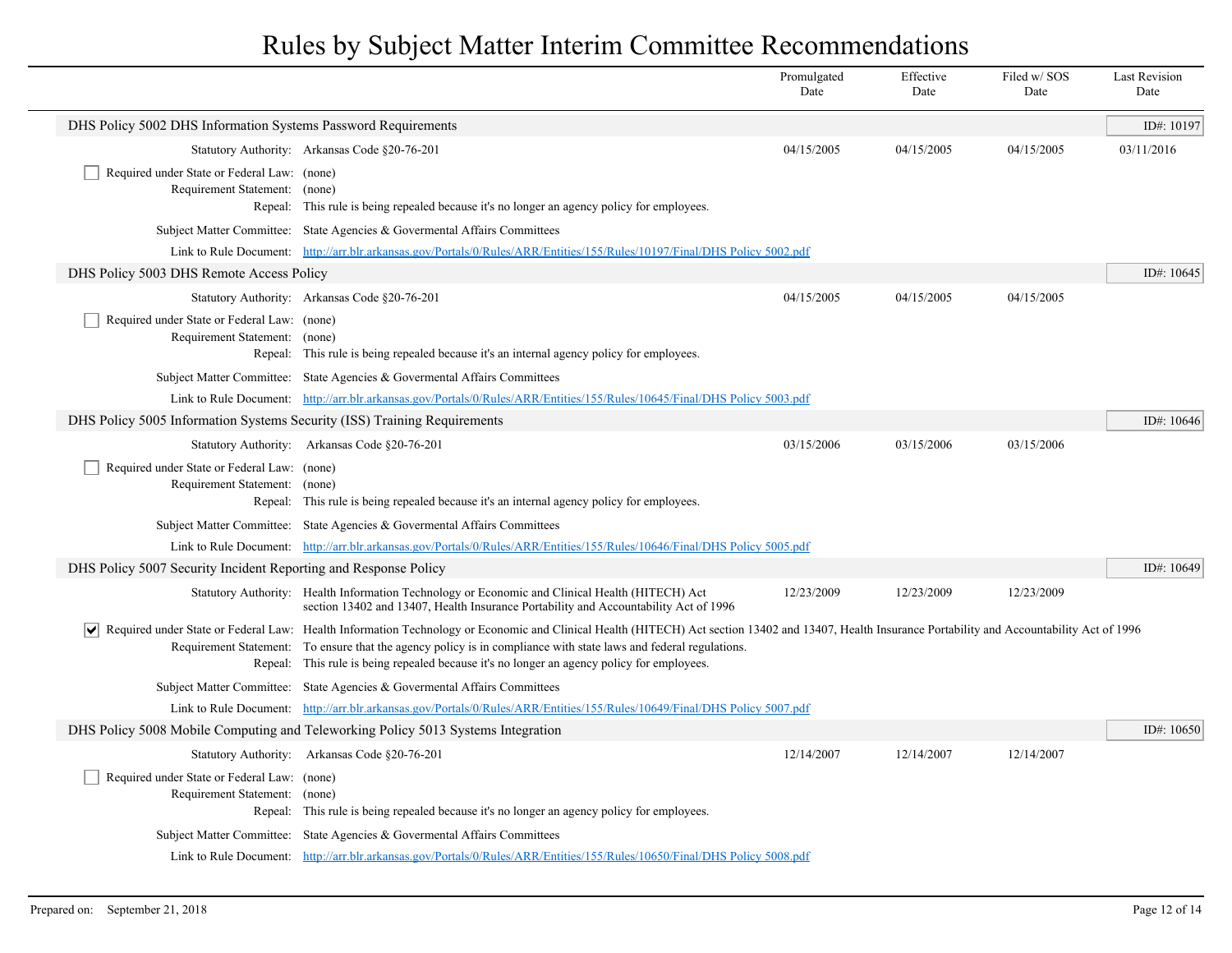|                                                                              |                                                                                                                                                                                                                                                                                                                                                   | Promulgated<br>Date | Effective<br>Date | Filed w/SOS<br>Date | <b>Last Revision</b><br>Date |  |
|------------------------------------------------------------------------------|---------------------------------------------------------------------------------------------------------------------------------------------------------------------------------------------------------------------------------------------------------------------------------------------------------------------------------------------------|---------------------|-------------------|---------------------|------------------------------|--|
| DHS Policy 5014 Facility Access, Evacuation, and Disaster Policy             |                                                                                                                                                                                                                                                                                                                                                   |                     |                   |                     | ID#: 10188                   |  |
|                                                                              | Statutory Authority: Arkansas Code §20-76-201 & 25-10-102, Act 218 of 1983, and Act 348 of 1985                                                                                                                                                                                                                                                   | 08/12/2010          | 08/12/2010        | 06/15/2011          |                              |  |
| Required under State or Federal Law: (none)<br>Requirement Statement: (none) | Repeal: This rule is being repealed because it's no longer an agency policy for employees.                                                                                                                                                                                                                                                        |                     |                   |                     |                              |  |
|                                                                              | Subject Matter Committee: State Agencies & Governental Affairs Committees                                                                                                                                                                                                                                                                         |                     |                   |                     |                              |  |
|                                                                              | Link to Rule Document: http://arr.blr.arkansas.gov/Portals/0/Rules/ARR/Entities/155/Rules/10188/Final/DHS Policy 5014.pdf                                                                                                                                                                                                                         |                     |                   |                     |                              |  |
| <b>Educational Leave and Assistance Policy</b>                               |                                                                                                                                                                                                                                                                                                                                                   |                     |                   |                     | ID#: 10084                   |  |
| Statutory Authority: Act 348 of 1985                                         |                                                                                                                                                                                                                                                                                                                                                   | 09/03/1974          | 09/03/1974        | 01/29/1994          | 01/15/2018                   |  |
| Required under State or Federal Law: (none)<br>Requirement Statement: (none) | Repeal: This rule is being repealed because it's an internal agency policy for employees.                                                                                                                                                                                                                                                         |                     |                   |                     |                              |  |
|                                                                              | Subject Matter Committee: State Agencies & Governental Affairs Committees                                                                                                                                                                                                                                                                         |                     |                   |                     |                              |  |
|                                                                              | Link to Rule Document: http://arr.blr.arkansas.gov/Portals/0/Rules/ARR/Entities/155/Rules/10084/Final/DHS Policy 1120.pdf                                                                                                                                                                                                                         |                     |                   |                     |                              |  |
|                                                                              | Emergency Rule: DHS HIPAA Policies 4001 4004 4005 4006 4007 4008 4009 and forms 4003 4004 4005 4006                                                                                                                                                                                                                                               |                     |                   |                     | ID#: 10642                   |  |
|                                                                              | Statutory Authority: Health Insurance Portability and Accountability Act of 1996                                                                                                                                                                                                                                                                  | 03/25/2003          | 03/25/2003        | 03/25/2003          |                              |  |
|                                                                              | √ Required under State or Federal Law: 45 CFR Part 164 Section 164.520, 42 U.S. C. 1320d-1329d-8, 45 CFR Parts 160 and 164<br>Requirement Statement: To ensure that the agency policy is in compliance with state laws and federal regulations.<br>Repeal: These rules are being repealed because they're internal agency policies for employees. |                     |                   |                     |                              |  |
|                                                                              | Subject Matter Committee: State Agencies & Governental Affairs Committees                                                                                                                                                                                                                                                                         |                     |                   |                     |                              |  |
|                                                                              | Link to Rule Document: http://arr.blr.arkansas.gov/Portals/0/Rules/ARR/Entities/155/Rules/10642/Final/Emergency Rule HIPPA Policies.pdf                                                                                                                                                                                                           |                     |                   |                     |                              |  |
| Employee Career Opportunities Program Hiring Procedures                      |                                                                                                                                                                                                                                                                                                                                                   |                     |                   |                     | ID#: 10658                   |  |
|                                                                              | Statutory Authority: Arkansas Code §20-76-201                                                                                                                                                                                                                                                                                                     | 07/03/1995          | 07/03/1995        | 07/03/1995          | 06/08/2013                   |  |
| Required under State or Federal Law: (none)<br>Requirement Statement: (none) | Repeal: This rule is being repealed because it was updated with a current version and is an agency internal policy for employees.                                                                                                                                                                                                                 |                     |                   |                     |                              |  |
|                                                                              | Subject Matter Committee: State Agencies & Governental Affairs Committees                                                                                                                                                                                                                                                                         |                     |                   |                     |                              |  |
|                                                                              | Link to Rule Document: http://arr.blr.arkansas.gov/Portals/0/Rules/ARR/Entities/155/Rules/10658/Final/Employee career Opportunity Program.pdf                                                                                                                                                                                                     |                     |                   |                     |                              |  |
| Policy on Freedom of Information                                             |                                                                                                                                                                                                                                                                                                                                                   |                     |                   |                     | ID#: 10081                   |  |
|                                                                              | Statutory Authority: Arkansas Code § 21-19-104                                                                                                                                                                                                                                                                                                    | 04/05/1996          | 04/05/1996        | 04/05/1996          | 03/11/2016                   |  |
| $ \mathbf{v} $ Required under State or Federal Law: Act 1653 of 2001         | Requirement Statement: To ensure that the agency policy is in compliance with state laws and federal regulations.<br>Repeal: This rule is being repealed because it's no longer an agency policy for employees.                                                                                                                                   |                     |                   |                     |                              |  |
|                                                                              | Subject Matter Committee: State Agencies & Governental Affairs Committees                                                                                                                                                                                                                                                                         |                     |                   |                     |                              |  |
|                                                                              | Link to Rule Document: http://arr.blr.arkansas.gov/Portals/0/Rules/ARR/Entities/155/Rules/10081/Final/Freedom of Information Act.pdf                                                                                                                                                                                                              |                     |                   |                     |                              |  |